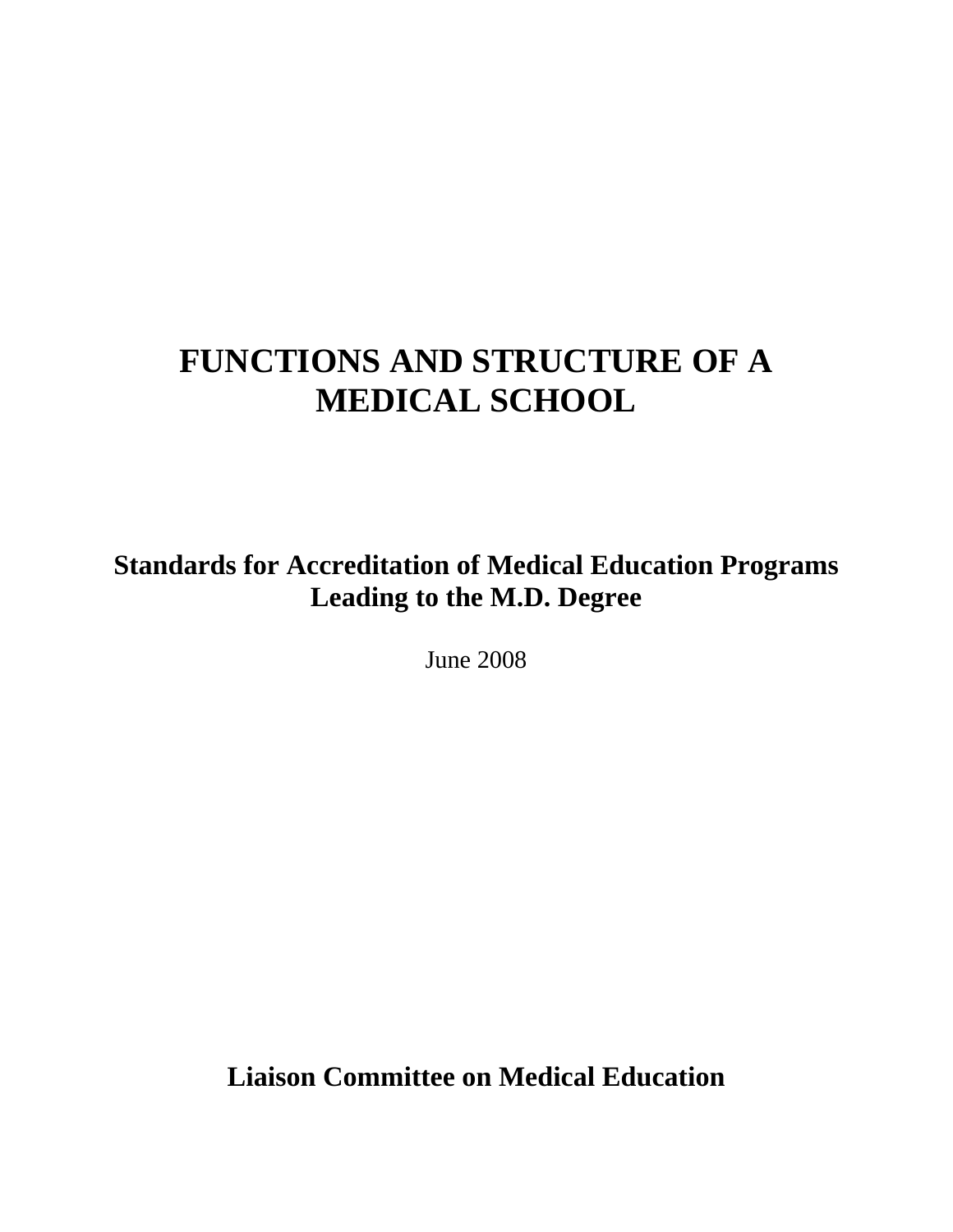#### **For further information, contact:**

LCME Secretariat Association of American Medical Colleges 2450 N Street, N.W. Washington, D.C. 20037 Phone: 202-828-0596 Fax: 202-828-1125

LCME Secretariat American Medical Association 515 North State Street Chicago, IL 60610 Phone: 312-464-4933 Fax: 312-464-5830

**Secretariat** Committee on Accreditation of Canadian Medical Schools The Association of Faculties of Medicine of Canada 265 Carling Avenue, Suite 800 Ottawa, Ontario, Canada K1S 2E1 Phone: 613-730-0687 Fax: 613-730-1196

#### **Visit the LCME Web site at: www.lcme.org**

© Copyright June 2008 Liaison Committee on Medical Education. All material subject to this copyright may be photocopied for the noncommercial purpose of scientific or educational advancement, with citation.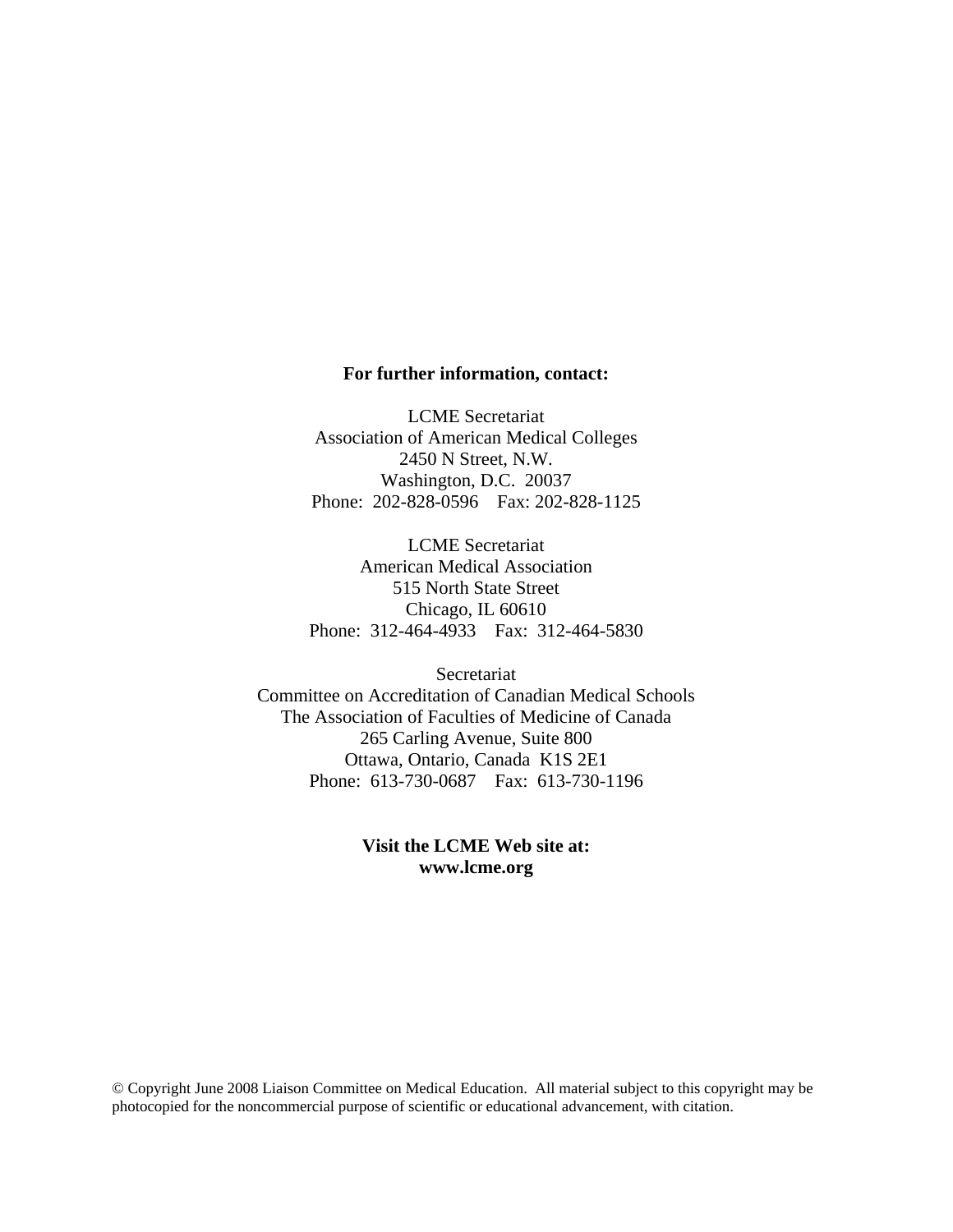|  | <b>Table of Contents</b> |
|--|--------------------------|
|--|--------------------------|

| Page |                              |  |
|------|------------------------------|--|
| I.   |                              |  |
|      |                              |  |
| П.   |                              |  |
|      | $1_{-}$                      |  |
|      | 2.                           |  |
| III. |                              |  |
|      | 2.<br>3.<br>$\rm{B}$ .<br>1. |  |
| IV.  |                              |  |
|      |                              |  |
| V.   |                              |  |
|      |                              |  |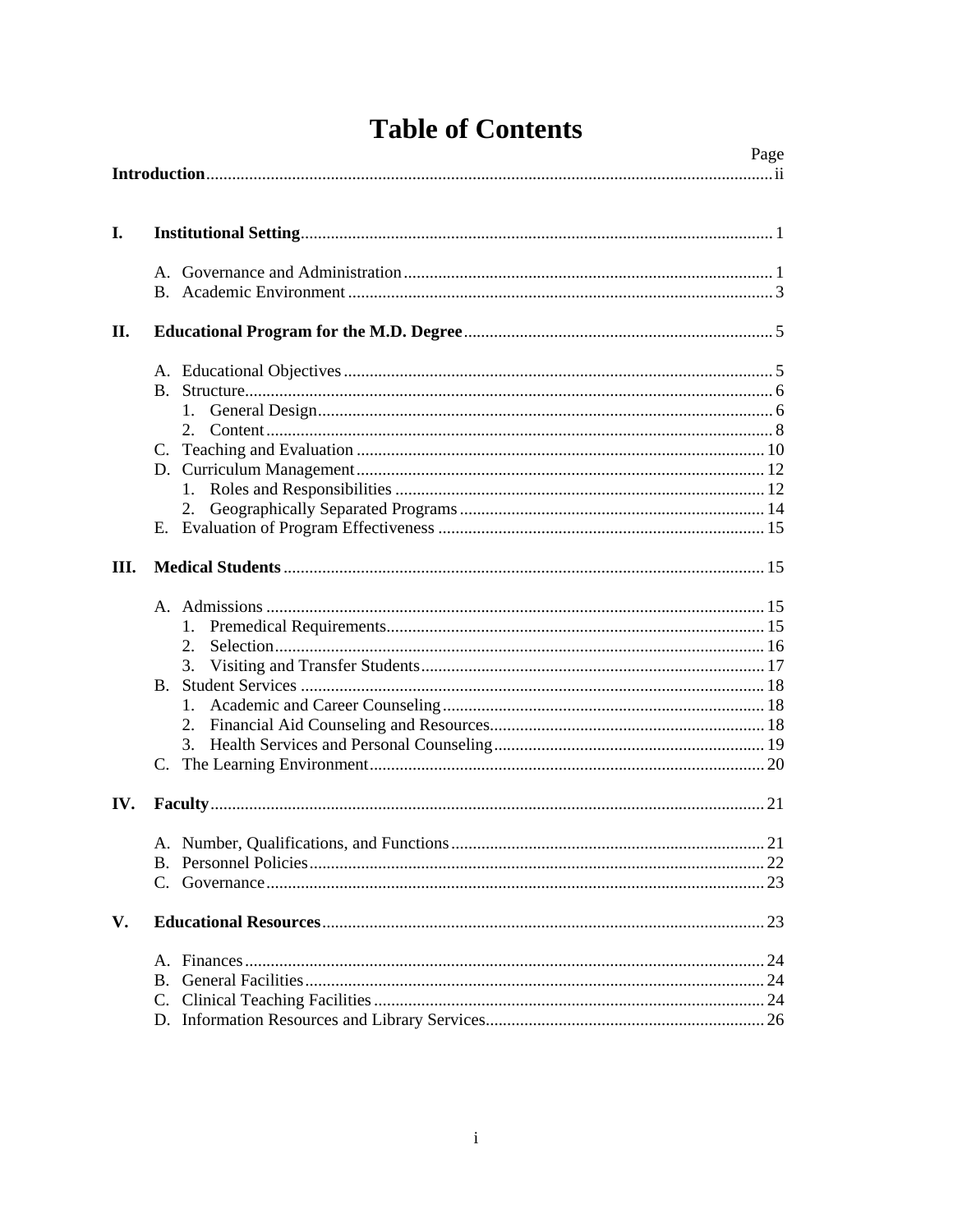## **Introduction**

Accreditation is a voluntary, peer-review process designed to attest to the educational quality of new and established educational programs. The LCME accredits complete and independent medical education programs where students are geographically located in the United States or Canada<sup>1</sup> for their education and that are operated by universities or medical schools that are chartered in the United States or Canada. Accreditation of Canadian programs is undertaken in cooperation with the Committee on Accreditation of Canadian Medical Schools (CACMS). By judging the compliance of medical education programs with nationally accepted standards of educational quality, the LCME and CACMS serve the interests of the general public and of the students enrolled in those programs.

To achieve and maintain accreditation, medical education programs leading to the M.D. degree in the U.S. and Canada must meet the standards portrayed in this document. The accreditation process requires educational programs to provide assurances that their graduates exhibit general professional competencies that are appropriate for entry to the next stage of their training, and that serve as the foundation for lifelong learning and proficient medical care. While recognizing the existence and appropriateness of diverse institutional missions and educational objectives, the LCME subscribes to the proposition that local circumstances do not justify accreditation of a substandard program of medical education leading to the M.D. degree.

In this document the words "must" and "should" have been chosen with great care. The difference in terminology is slight but significant. Use of the word "must" indicates that the LCME considers meeting the standard to be absolutely necessary for the achievement and maintenance of accreditation. Use of the word "should" indicates that compliance with the standard is expected unless there are extraordinary and justifiable circumstances that preclude full compliance. Explanatory annotations to clarify the operational meaning of standards are provided.

If a U.S. or Canadian institution that provides an LCME-accredited, M.D.-granting program also offers other medical education programs leading to the M.D. degree that are not accredited by the LCME, the diploma for the latter program must explicitly state the basis of the degree to assure that it will not be confused with the program accredited by the LCME. The LCME, if requested, can provide information and consultation about medical education standards and the process of accreditation for M.D.-granting programs that are offered by institutions located outside the United States and Canada.

Note that periodic revision and amendment of the standards may result in the elimination of certain numbered standards (for example, there is no longer a standard numbered ED-45). It may also result in standards that include letters after the numerical suffix (for example, ED-1-A); the use of letter suffixes is not intended to indicate that such standards are subsidiary to other standards, but simply to indicate their placement with respect to surrounding standards.

Further information about accreditation can be obtained from the LCME or CACMS offices listed inside the cover of this document, or from the LCME web site, **www.lcme.org**.

 $\overline{a}$ 

ii

 $1$  The terms "United States" and "Canada" refer to the geographic locations where citizens are issued passports by the governments of the United States and Canada respectively.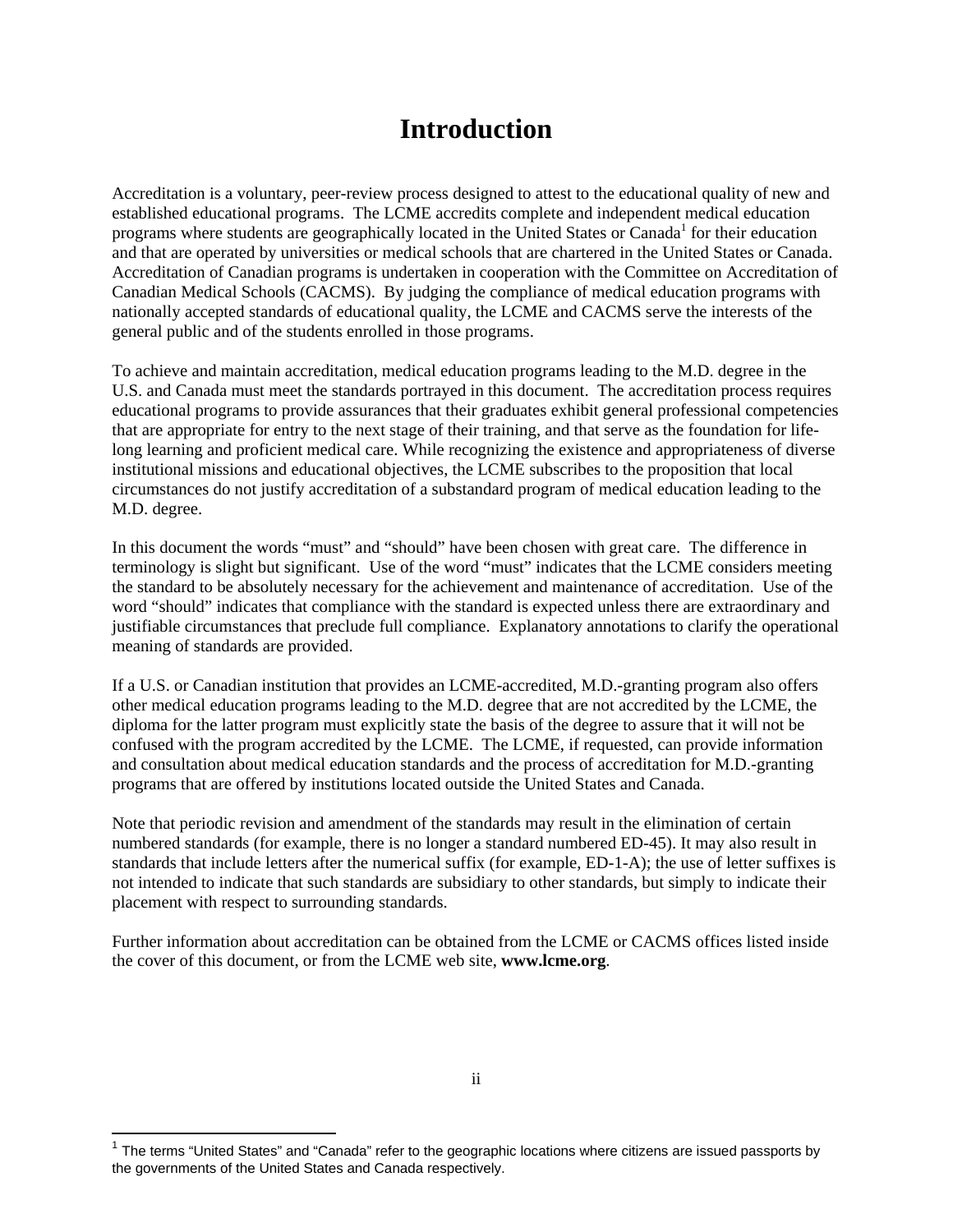## **LCME Standards for Accreditation of Medical Education Programs Leading to the M.D. Degree**

## **I. INSTITUTIONAL SETTING**

IS-1 Each medical school must engage in a planning process that sets the direction for the institution and results in measurable outcomes.

> To assure ongoing vitality and successful adaptation to the rapidly changing environment of academic medicine, schools need to establish periodic or cyclical institutional planning processes and activities. Planning efforts that have proven successful in medical schools and other professional or business milieus typically involve the definition and periodic reassessment of both short-term and long-range goals for the successful accomplishment of institutional missions. By framing goals in terms of measurable outcomes wherever circumstances permit, a school can more readily track progress towards their achievement. The manner in which a school engages in institutional planning will vary according to available resources and local circumstances, but all schools should be able to document their vision, mission, and goals, evidence indicating their achievement, and strategies for periodic or ongoing reassessment of successes and unmet challenges.

#### **A. Governance and Administration**

- IS-2 A medical school should be, or be part of, a not-for-profit institution legally authorized under applicable law to provide medical education leading to the M.D. degree.
- IS-3 If not a component of a regionally accredited institution, a U.S. medical school must achieve institutional accreditation from the appropriate regional accrediting body.

The LCME is recognized by the U.S. Department of Education as an accrediting agency for educational programs, specifically for the accreditation of medical education programs leading to the M.D. degree. Because the LCME is not recognized as an institutional accrediting agency, it lacks standing to accredit stand-alone medical schools as institutions of higher education.

Institutional accreditation is granted by regional accrediting agencies, and is required to qualify for federal financial assistance programs authorized under Title IV of the Higher Education Act. Some regional accrediting bodies grant "preaccreditation" as a first step to achieving full accreditation. In such circumstances the attainment of pre-accreditation status would meet the requirements of this standard.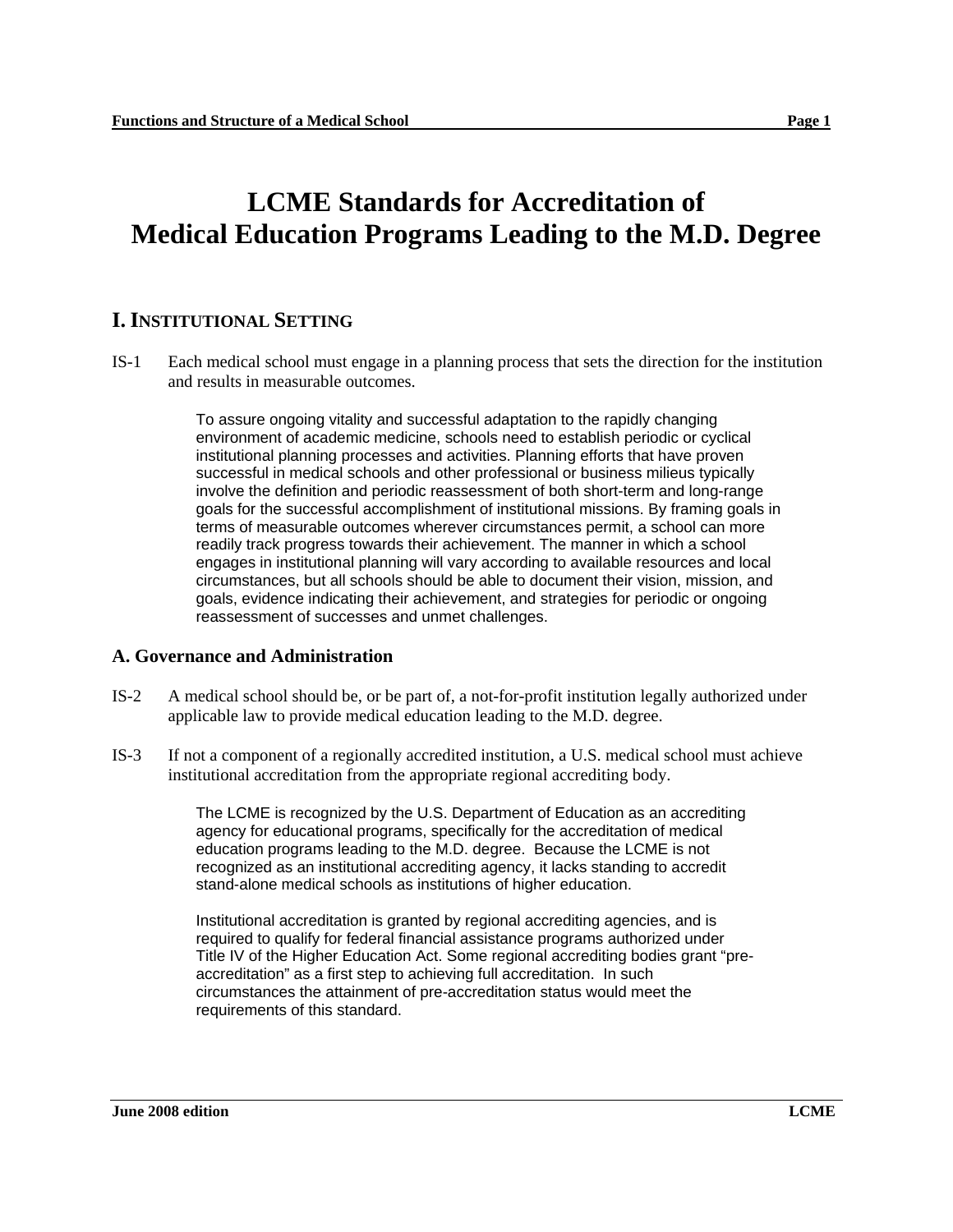- IS-4 The manner in which the medical school is organized, including the responsibilities and privileges of administrative officers, faculty, students and committees must be promulgated in medical school or university bylaws.
- IS-5 The governing board responsible for oversight of the medical school must have and follow formal policies and procedures to avoid the impact of conflicts of interest of members in the operation of the school, its associated hospitals, or any related enterprises.

There must be formal policies and procedures to avoid the impact of conflicts of interest, such as the requirement that a board member recuse him/herself from any discussion or vote relating to a matter where there is a potential for a conflict of interest to exist. The school also must provide evidence (for example, from board minutes, annual signed disclosure statements from board members) that these policies and procedures actually are being followed. Some conflicts related to personal or pecuniary interests in the operation of the school may be so pervasive as to preclude service on the governing board.

- IS-6 Terms of governing board members should be overlapping and sufficiently long to permit them to gain an understanding of the programs of the medical school.
- IS-7 Administrative officers and members of a medical school faculty must be appointed by, or on the authority of, the governing board of the medical school or its parent university.
- IS-8 The chief official of the medical school, who usually holds the title "dean," must have ready access to the university president or other university official charged with final responsibility for the school, and to other university officials as are necessary to fulfill the responsibilities of the dean's office.
- IS-9 There must be clear understanding of the authority and responsibility for medical school matters among the vice president for health affairs, the dean of the medical school, the faculty, and the directors of the other components of the medical center and university.
- IS-10 The dean must be qualified by education and experience to provide leadership in medical education, scholarly activity, and care of patients.
- IS-11 The medical school administration should include such associate or assistant deans, department chairs, leaders of other organizational units, and staff as are necessary to accomplish the missions of the medical school.

There should not be excessive turnover or long-standing vacancies in medical school leadership. Medical school leaders include the dean, vice/associate deans, department chairs, and others where a vacancy could negatively impact institutional stability, especially planning for or implementing the educational program. Areas that commonly require administrative support include admissions, student affairs, academic affairs, faculty affairs, graduate education, continuing education, hospital relationships, research, business and planning, and fund raising.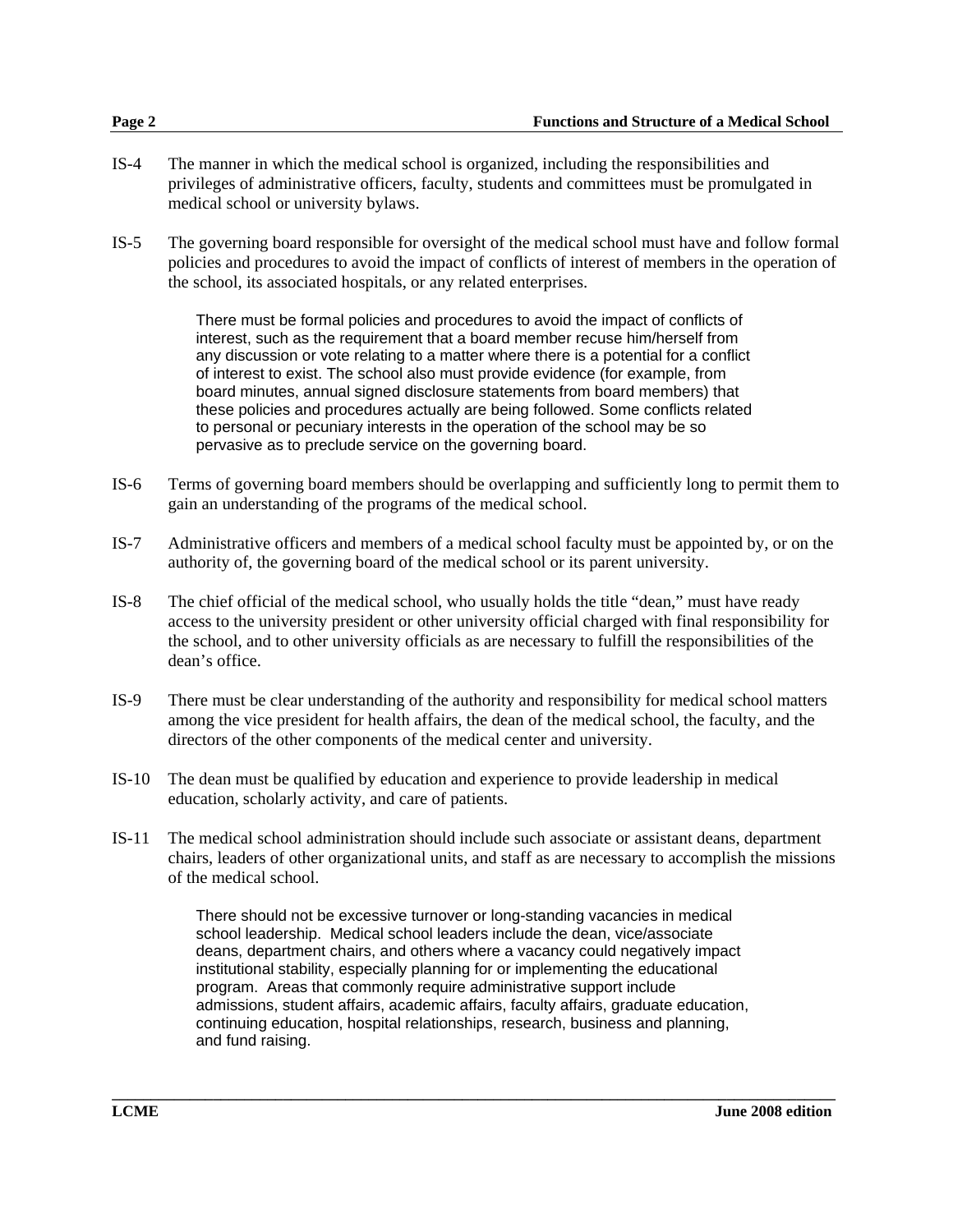#### **B. Academic Environment**

IS-12 A medical school should be a component of a university offering other graduate and professional degree programs that contribute to the academic environment of the medical school.

> There should be regular and formal review of all graduate and professional programs in which medical school faculty participate, to foster adherence to high standards of quality in education, research, and scholarship, and to facilitate the progress and achievement of the trainees.

IS-12-A Medical students should learn in clinical environments where graduate and continuing medical education programs are present.

> In order to link medical student education to the later stages of the medical education continuum, medical students should spend time in settings where graduate and continuing medical education programs are present. It is expected that medical students will participate, where appropriate, in the activities associated with these programs. The graduate and continuing medical education programs at training sites where medical students are located should be accredited by the appropriate accrediting bodies.

- IS-13 The program of medical education leading to the M.D. degree must be conducted in an environment that fosters the intellectual challenge and spirit of inquiry appropriate to a community of scholars.
- IS-14 Medical schools should make available sufficient opportunities for medical students to participate in research and other scholarly activities of the faculty, and encourage and support student participation.

It is expected that medical schools will provide an appropriate number and variety of research opportunities to accommodate those students desiring to participate. To encourage participation, medical schools could do such things as provide information about available opportunities, offer elective credit for research, hold research days, or include research as a required part of the curriculum. Support for student participation could include offering or providing information about financial support for student research (such as stipends).

IS-14-A Medical schools should make available sufficient opportunities for medical students to participate in service-learning activities, and should encourage and support student participation. *[New standard approved by the LCME in February 2007, to be effective as of July 1, 2008]* 

> "Service-learning" is defined as a structured learning experience that combines community service with preparation and reflection. Students engaged in servicelearning provide community service in response to community-identified concerns and learn about the context in which service is provided, the connection between their service and their academic coursework, and their roles as citizens and professionals. [Definition from Seifer SD. "Service-learning: Community-campus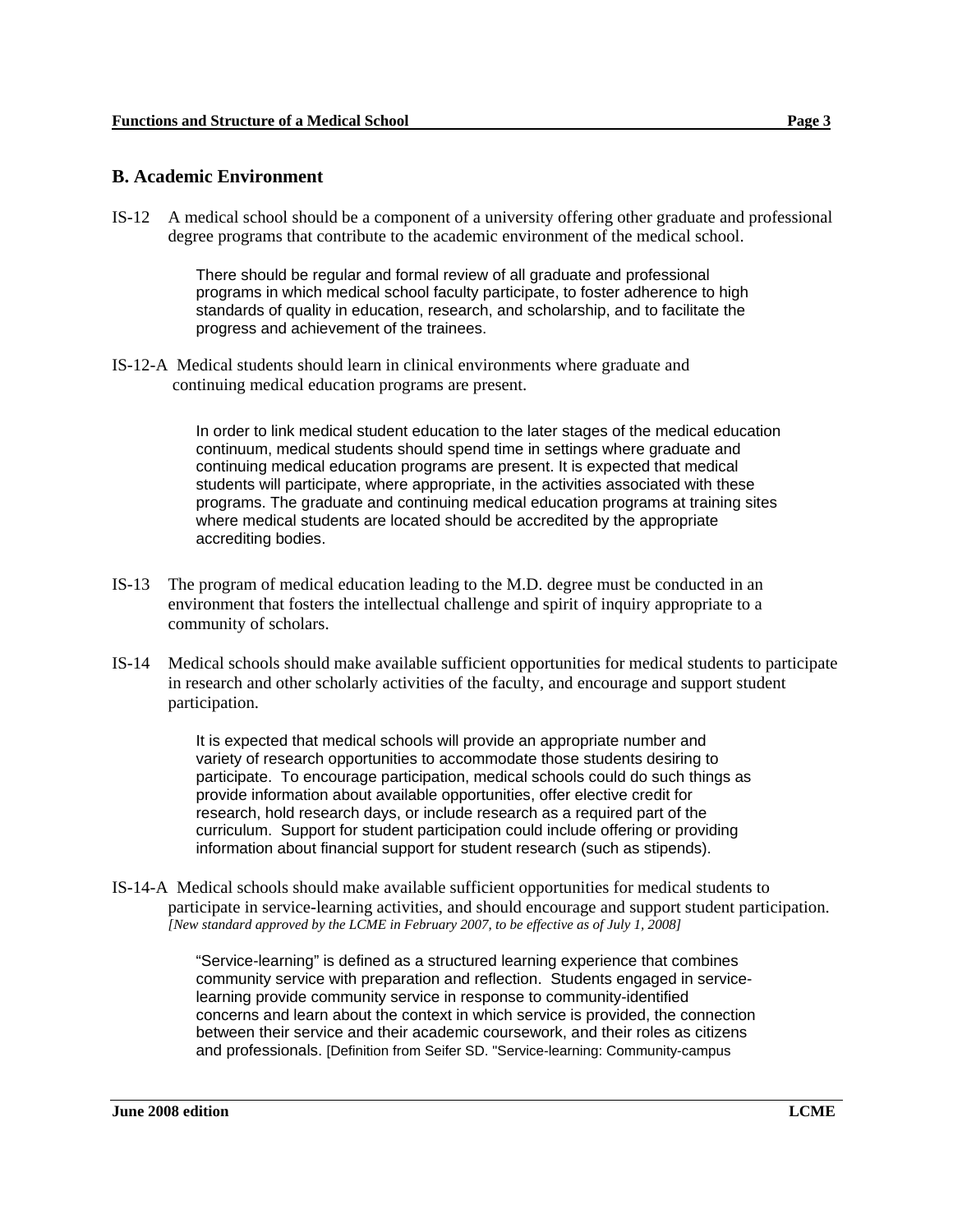partnerships for health professions education." Academic Medicine, 73(3):273-277 (1998).]

"Sufficient opportunities" means that students who wish to participate in a service learning activity should have the opportunity to do so. To encourage student participation, medical schools could do such things as developing opportunities in conjunction with relevant communities or partnerships, providing information about available opportunities, offering elective credit for participation, or holding public presentations or public forums. Support for student participation could include offering or providing information about financial and social support for student service-learning (such as stipends, faculty preceptors, community partnerships).

IS-15 All medical school faculty members should work closely together in teaching, research, and health care delivery.

> Because the education of both medical students and graduate physicians requires an academic environment that provides close interaction among faculty members, those skilled in teaching and research in the basic sciences must maintain awareness of the relevance of their disciplines to clinical problems. Conversely, clinicians must maintain awareness of the contributions that basic sciences bring to the understanding of clinical problems. These reciprocal obligations emphasize the importance of collegiality among medical school faculty across disciplinary boundaries and throughout the continuum of medical education.

IS-16 Each medical school must have policies and practices to achieve appropriate diversity among its students, faculty, staff, and other members of its academic community, and must engage in ongoing, systematic, and focused efforts to attract and retain students, faculty, staff, and others from demographically diverse backgrounds. *[New standard and annotation approved by the LCME in February 2008, and effective July 1, 2009]*

> The LCME and CACMS believe that aspiring future physicians will be best prepared for medical practice in a diverse society if they learn in an environment characterized by, and supportive of, diversity and inclusion. Such an environment will facilitate physician training in:

- Basic principles of culturally competent health care
- Recognition of health care disparities and the development of solutions to such burdens
- The importance of meeting the health care needs of medically underserved populations
- The development of core professional attributes, such as altruism and social accountability, needed to provide effective care in a multidimensionally diverse society

Each school should articulate its expectations regarding diversity across its academic community in the context of local and national responsibilities, and regularly assess how well such expectations are being achieved. Schools should consider in their planning elements of diversity including, but not limited to: gender, racial, cultural and economic. Schools should establish focused, significant, and sustained programs to recruit and retain suitably diverse students, faculty members, staff, and others.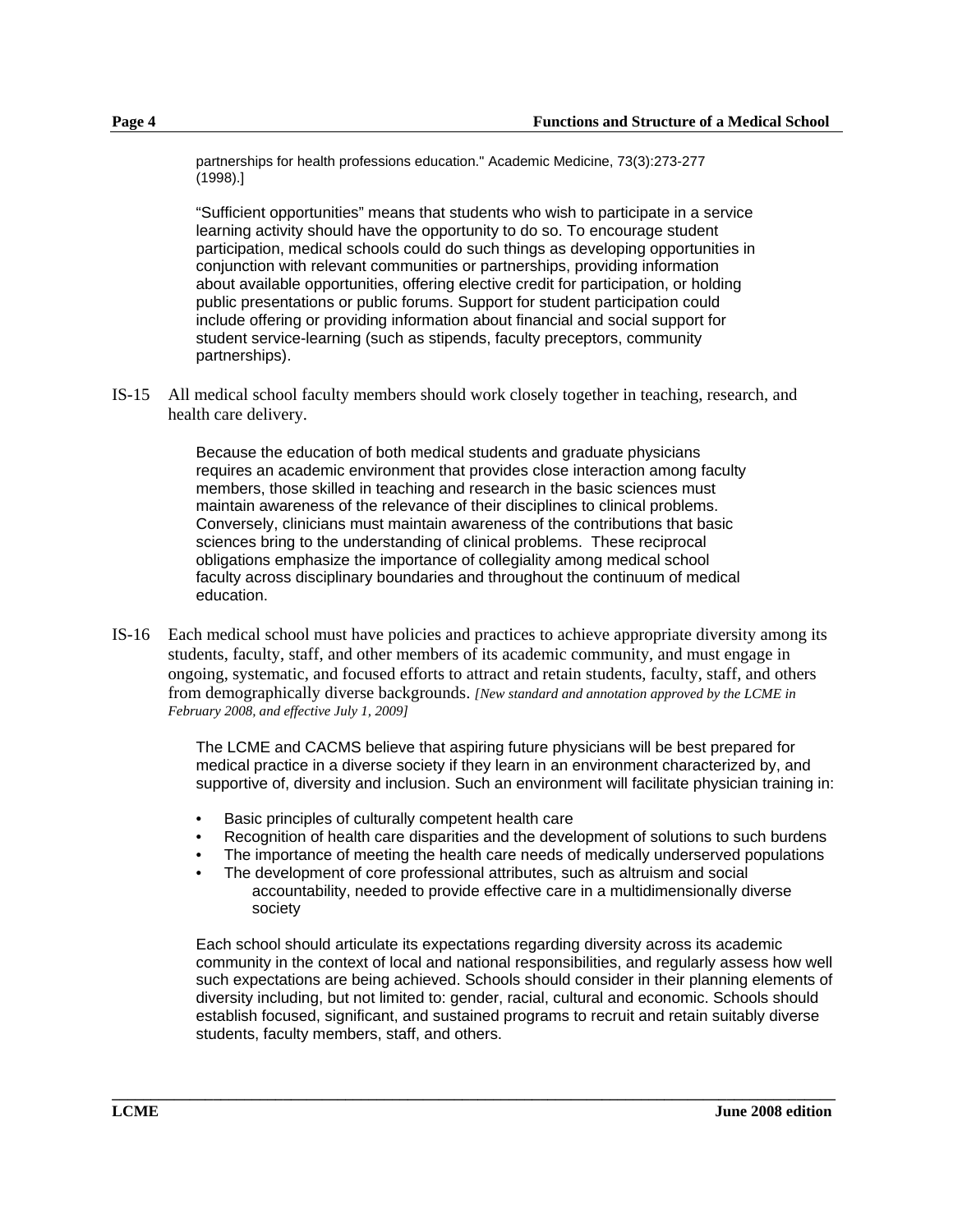### **II. EDUCATIONAL PROGRAM FOR THE M.D. DEGREE**

#### **A. Educational Objectives**

ED-1 The medical school faculty must define the objectives of its educational program. The objectives must serve as guides for establishing curriculum content and provide the basis for evaluating the effectiveness of the educational program.

> Objectives for the educational program as a whole serve as statements of what students are expected to learn or accomplish during the course of their medical education program.

It is expected that the objectives of the educational program will be formally adopted by the Faculty, as a whole and through its recognized governance process. It is expected that the objectives of the educational program will be used by faculty members in designing their courses and clerkships and in developing plans for the evaluation of students. Among those who exhibit familiarity with the overall objectives for the education of medical students are the dean and the academic leadership of the clinical affiliates who share in the responsibility for delivering the educational program. The curriculum committee, working in conjunction with the chief academic officer, should review the stated objectives of individual courses and clerkships, as well as methods of pedagogy and student evaluation, to assure congruence with institutional educational objectives.

ED-1-A The objectives of the educational program must be stated in outcome-based terms that allow assessment of student progress in developing the competencies that the profession and the public expect of a physician.

> Educational objectives state what students are expected to learn. Such objectives are statements of the items of knowledge, skills, behaviors, and attitudes that students are expected to exhibit as evidence of their achievement. The educational objectives should relate to the competencies that the profession and the public expect of a physician.

> The educational objectives established by the school, along with their associated outcome measures, should reflect whether and how well graduates are developing these competencies as a basis for the next stage of their training.

> Student achievement of educational program objectives should be documented by specific and measurable outcome-based performance measures of knowledge, skills, attitudes, and values (for example, measures of basic science grounding in the clinical years, USMLE results, performance of graduates in residency training, performance on licensing and certification examinations). National norms should be used for comparison whenever available.

> There are several widely recognized definitions of the knowledge, skills, and attitudinal attributes appropriate for a physician, including those described in the AAMC's Medical School Objectives Project, the general competencies of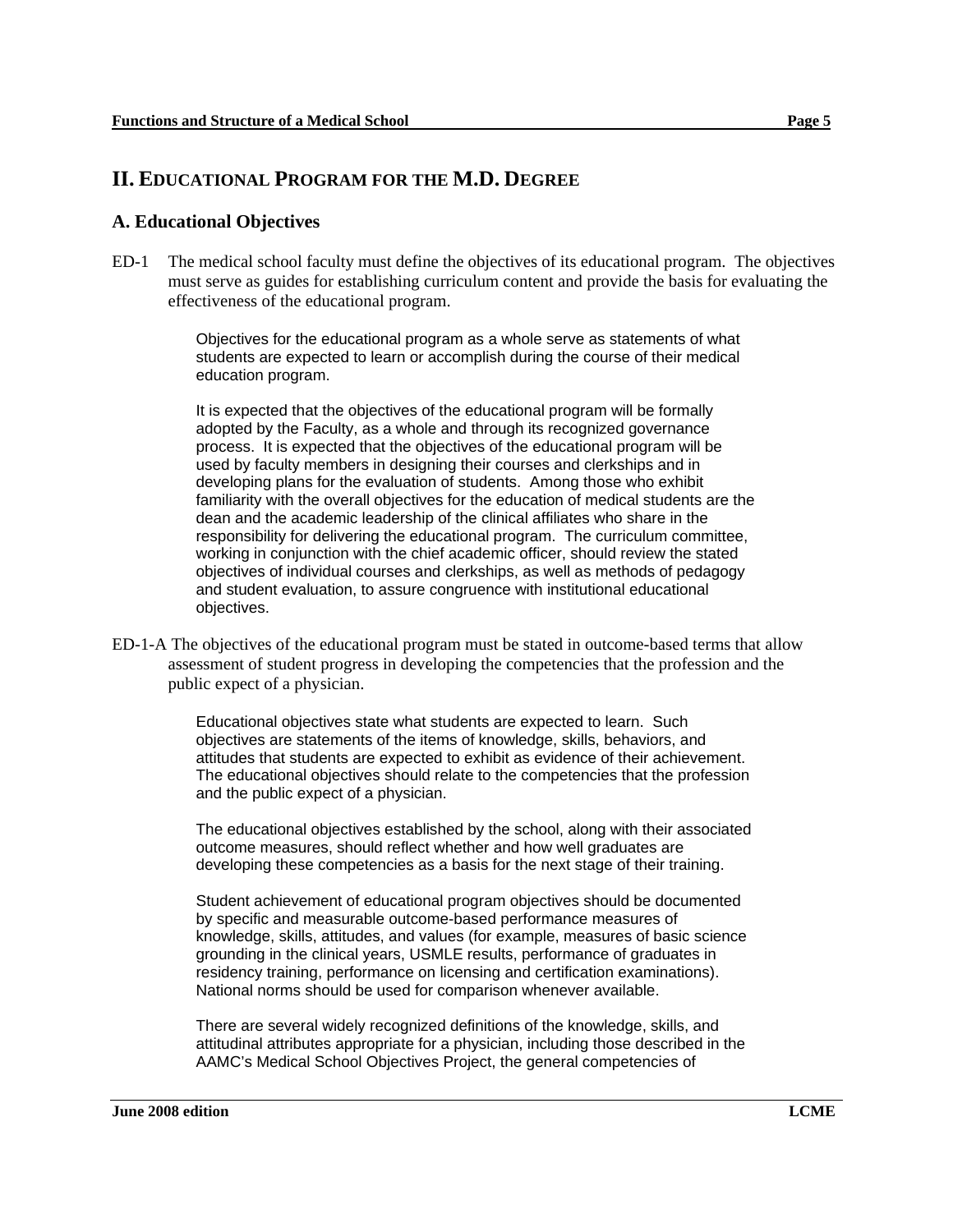physicians resulting from the collaborative efforts of the ACGME and ABMS, and the physician roles summarized in the CanMEDS 2000 report of the Royal College of Physicians and Surgeons of Canada.

ED-2 There must be a system with central oversight to assure that the faculty define the types of patients and clinical conditions that students must encounter, the appropriate clinical setting for the educational experiences, and the expected level of student responsibility. The faculty must monitor student experience and modify it as necessary to ensure that the objectives of the clinical education program will be met.

> This standard requires that a system be established to specify the types of patients or clinical conditions that students must encounter and to monitor and verify the students' experiences with patients so as to remedy any identified gaps. The system, whether managed at the individual clerkship level or centrally, must ensure that all students have the required experiences. For example, if a student does not encounter patients with a particular clinical condition (e.g., because it is seasonal), the student should be able to remedy the gap by a simulated experience (such as standardized patient experiences, online or paper cases, etc.), or in another clerkship.

When clerkships in a given discipline are provided at multiple teaching sites, schools that cannot demonstrate compliance with this standard (ED-2) may also be unable to comply with accreditation standard ED-8, which requires that programs demonstrate comparability of educational experiences across instructional sites.

ED-3 The objectives of the educational program must be made known to all medical students and to the faculty, residents, and others with direct responsibilities for medical student education.

#### **B. Structure**

#### **1. General Design**

- ED-4 The program of medical education leading to the M.D. degree must include at least 130 weeks of instruction.
- ED-5 The medical faculty must design a curriculum that provides a general professional education, and that prepares students for entry into graduate medical education.
- ED-5-A The educational program must include instructional opportunities for active learning and independent study to foster the skills necessary for lifelong learning.

It is expected that the methods of instruction and evaluation used in courses and clerkships will provide students with the skills to support lifelong learning. These skills include self-assessment on learning needs and independent identification, analysis, and synthesis of relevant information, as well as the assessment of whether information sources are credible. Students should receive explicit experiences in using these skills, and evaluation of and feedback on their performance.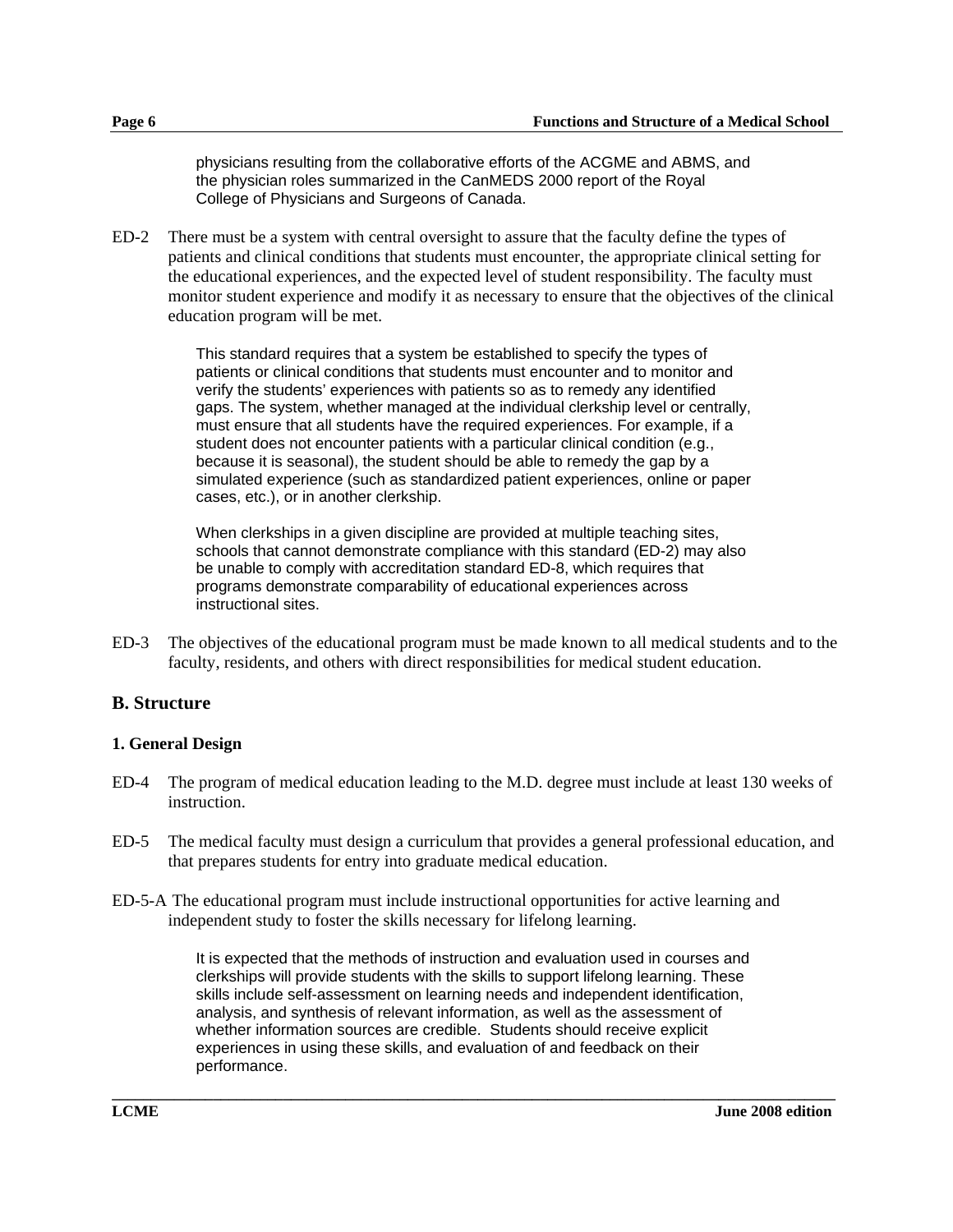- ED-6 The curriculum must incorporate the fundamental principles of medicine and its underlying scientific concepts; allow students to acquire skills of critical judgment based on evidence and experience; and develop students' ability to use principles and skills wisely in solving problems of health and disease.
- ED-7 It must include current concepts in the basic and clinical sciences, including therapy and technology, changes in the understanding of disease, and the effect of social needs and demands on care.
- ED-8 There must be comparable educational experiences and equivalent methods of evaluation across all alternative instructional sites within a given discipline.

Compliance with this standard requires that educational experiences given at alternative sites be designed to achieve the same educational objectives. Course duration or clerkship length must be identical, unless a compelling reason exists for varying the length of the experience. The instruments and criteria used for student evaluation, as well as policies for the determination of grades, should be the same at all alternative sites. The faculty who teach at various sites should be sufficiently knowledgeable in the subject matter to provide effective instruction, with a clear understanding of the objectives of the educational experience and the evaluation methods used to determine achievement of those objectives. Opportunities to enhance teaching and evaluation skills should be available for faculty at all instructional sites.

While the types and frequency of problems or clinical conditions seen at alternate sites may vary, each course or clerkship must identify any core experiences needed to achieve its objectives, and assure that students receive sufficient exposure to such experiences. Likewise, the proportion of time spent in inpatient and ambulatory settings may vary according to local circumstance, but in such cases the course or clerkship director must assure that limitations in learning environments do not impede the accomplishment of objectives.

To facilitate comparability of educational experiences and equivalency of evaluation methods, the course or clerkship director should orient all participants, both teachers and learners, about the educational objectives and grading system used. This can be accomplished through regularly scheduled meetings between the director of the course or clerkship and the directors of the various sites that are used.

The course/clerkship leadership should review student evaluations of their experiences at alternative sites to identify any persistent variations in educational experiences or evaluation methods.

ED-9 The LCME must be notified of plans for major modification of the curriculum.

Notification should include the explicitly-defined goals of the change, the plans for implementation, and the methods that will be used to evaluate the results. Planning for curriculum change should consider the incremental resources that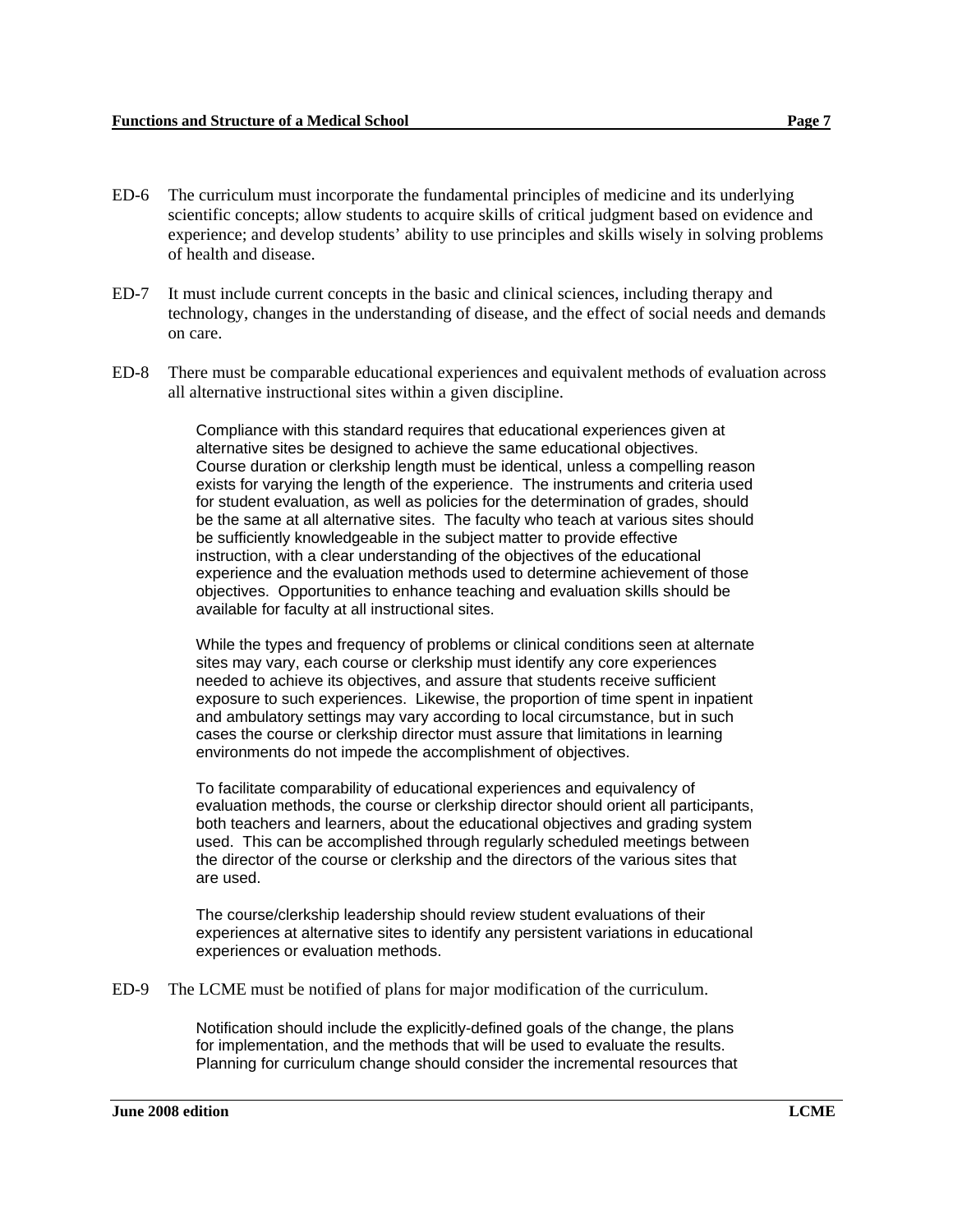will be required, including physical facilities and space, faculty/resident effort, demands on library facilities and operations, information management needs, and computer hardware.

In view of the increasing pace of discovery of new knowledge and technology in medicine, the LCME encourages experimentation that will increase the efficiency and effectiveness of medical education.

#### **2. Content**

ED-10 The curriculum must include behavioral and socioeconomic subjects, in addition to basic science and clinical disciplines.

> Lists of subjects widely recognized as important components of the general professional education of a physician are included in the medical education database completed in preparation for full accreditation surveys, and in the LCME Part II Annual Medical School Questionnaire. Depth of coverage of the individual topics will depend on the school's educational goals and objectives.

- ED-11 It must include the contemporary content of those disciplines that have been traditionally titled anatomy, biochemistry, genetics, physiology, microbiology and immunology, pathology, pharmacology and therapeutics, and preventive medicine.
- ED-12 Instruction within the basic sciences should include laboratory or other practical opportunities for the direct application of the scientific method, accurate observation of biomedical phenomena, and critical analyses of data.

Opportunities could include hands-on or simulated (for example, computerbased) exercises where students either collect or utilize data to test and/or verify hypotheses or to address questions about biomedical principles and/or phenomena. Schools should be able to illustrate where in the curriculum such exercises occur, the specific intent of the exercises, and how they contribute to the objectives of the course and the ability to collect, analyze, and interpret data.

- ED-13 Clinical instruction must cover all organ systems, and include the important aspects of preventive, acute, chronic, continuing, rehabilitative, and end-of-life care.
- ED-14 Clinical experience in primary care must be included as part of the curriculum.
- ED-15 The curriculum should include clinical experiences in family medicine, internal medicine, obstetrics and gynecology, pediatrics, psychiatry, and surgery.

Schools that do not require clinical experience in one or another of these disciplines must ensure that their students possess the knowledge and clinical abilities to enter any field of graduate medical education.

**\_\_\_\_\_\_\_\_\_\_\_\_\_\_\_\_\_\_\_\_\_\_\_\_\_\_\_\_\_\_\_\_\_\_\_\_\_\_\_\_\_\_\_\_\_\_\_\_\_\_\_\_\_\_\_\_\_\_\_\_\_\_\_\_\_\_\_\_\_\_\_\_\_\_\_\_\_\_\_\_\_\_\_\_\_\_\_\_\_\_\_\_\_** 

ED-16 Students' clinical experiences must utilize both outpatient and inpatient settings.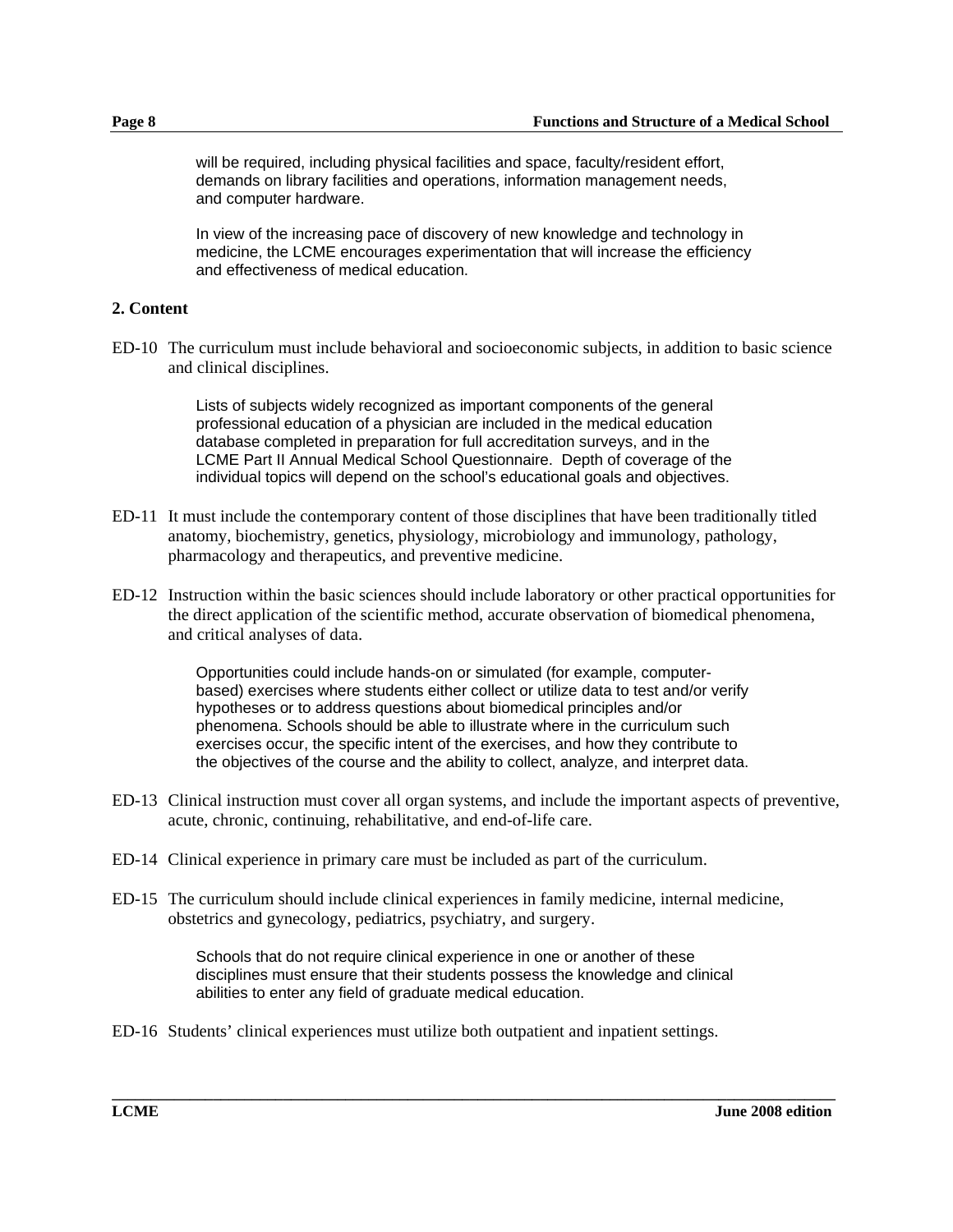- ED-17 Educational opportunities must be available in multidisciplinary content areas, such as emergency medicine and geriatrics, and in the disciplines that support general medical practice, such as diagnostic imaging and clinical pathology.
- ED-17-A The curriculum must introduce students to the basic principles of clinical and translational research, including how such research is conducted, evaluated, explained to patients, and applied to patient care. *[New standard approved by the LCME in February 2007, to be effective as of July 1, 2008]*

The faculty should specify learning objectives (knowledge, skills, and attitudes) that will, at a minimum, equip graduates to understand the basic principles and ethics of clinical and translational research, and how such research is conducted, evaluated, and applied to the care of patients. One example of relevant objectives is contained in Report IV of the AAMC's Medical School Objectives Project (Contemporary Issues in Medicine: Basic Science and Clinical Research).

There are several ways in which programs can meet the requirements of this standard. They range from separate required coursework in the subject, to the establishment of appropriate learning objectives and instructional activities within existing, patient-focused courses or clerkships (for example, discussing the application of new knowledge from clinical research in bedside teaching activities, offering mentored projects, or conducting journal club sessions that allow students to explore the development or application of clinical and translational research).

ED-18 The curriculum must include elective courses to supplement required courses.

While electives permit students to gain exposure to and deepen their understanding of medical specialties reflecting their career interests, they should also provide opportunities for students to pursue individual academic interests.

- ED-19 There must be specific instruction in communication skills as they relate to physician responsibilities, including communication with patients, families, colleagues, and other health professionals.
- ED-20 The curriculum must prepare students for their role in addressing the medical consequences of common societal problems, for example, providing instruction in the diagnosis, prevention, appropriate reporting, and treatment of violence and abuse.
- ED-21 The faculty and students must demonstrate an understanding of the manner in which people of diverse cultures and belief systems perceive health and illness and respond to various symptoms, diseases, and treatments.

All instruction should stress the need for students to be concerned with the total medical needs of their patients and the effects that social and cultural circumstances have on their health. To demonstrate compliance with this standard, schools should be able to document objectives relating to the development of skills in cultural competence, indicate where in the curriculum students are exposed to such material, and demonstrate the extent to which the objectives are being achieved.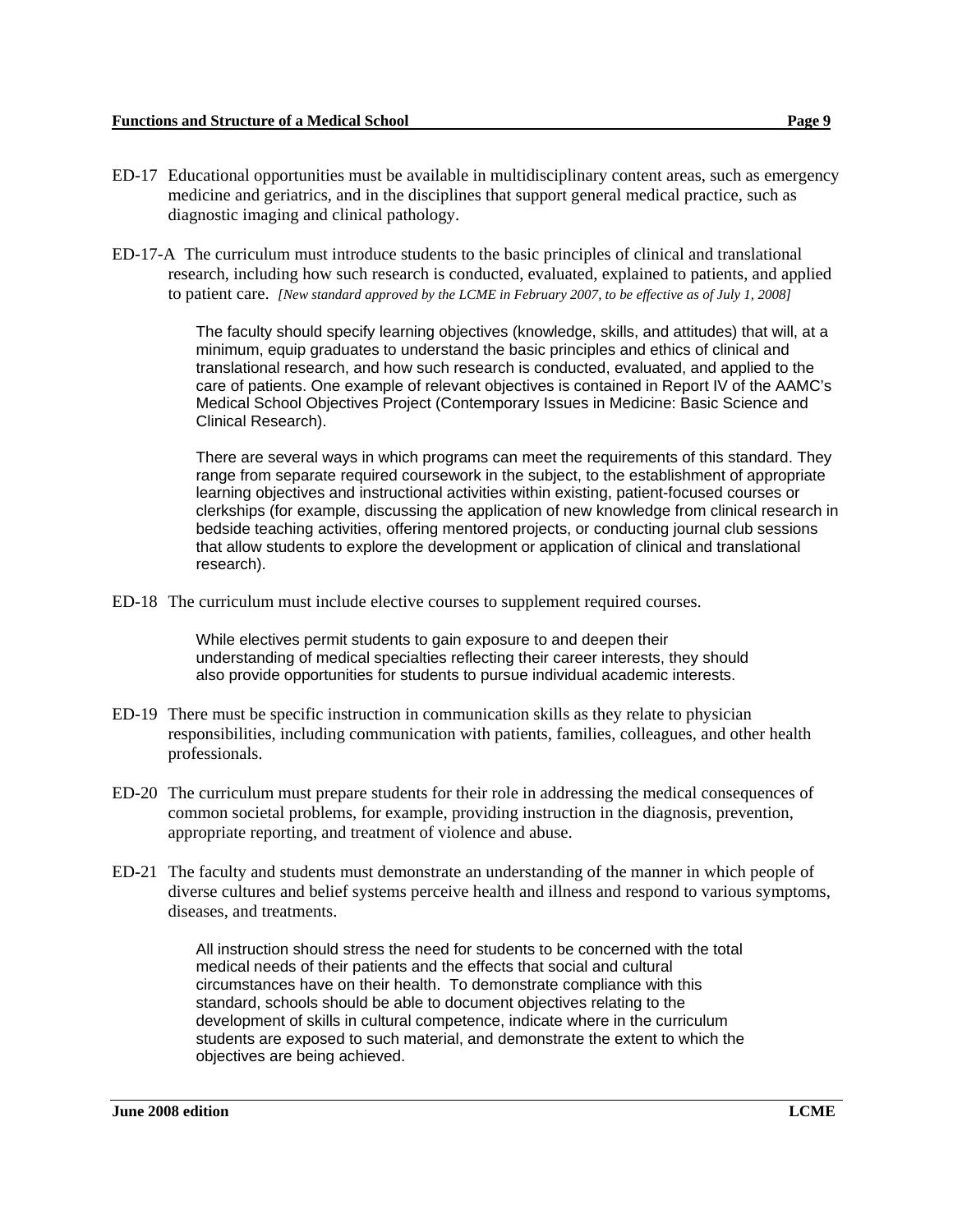ED-22 Medical students must learn to recognize and appropriately address gender and cultural biases in themselves and others, and in the process of health care delivery.

> The objectives for clinical instruction should include student understanding of demographic influences on health care quality and effectiveness, such as racial and ethnic disparities in the diagnosis and treatment of diseases. The objectives should also address the need for self-awareness among students regarding any personal biases in their approach to health care delivery.

ED-23 A medical school must teach medical ethics and human values, and require its students to exhibit scrupulous ethical principles in caring for patients, and in relating to patients' families and to others involved in patient care.

> Each school should assure that students receive instruction in appropriate medical ethics, human values, and communication skills before engaging in patient care activities. As students take on increasingly more active roles in patient care during their progression through the curriculum, adherence to ethical principles should be observed and evaluated, and reinforced through formal instructional efforts.

In student-patient interactions there should be a means for identifying possible breaches of ethics in patient care, either through faculty/resident observation of the encounter, patient reporting, or some other appropriate method.

"Scrupulous ethical principles" imply characteristics like honesty, integrity, maintenance of confidentiality, and respect for patients, patients' families, other students, and other health professionals. The school's educational objectives may identify additional dimensions of ethical behavior to be exhibited in patient care settings.

#### **C. Teaching and Evaluation**

ED-24 Residents who supervise or teach medical students, as well as graduate students and postdoctoral fellows in the biomedical sciences who serve as teachers or teaching assistants, must be familiar with the educational objectives of the course or clerkship and be prepared for their roles in teaching and evaluation.

> The minimum expectations for achieving compliance with this standard are that: (a) residents and other instructors who do not hold faculty ranks (such as graduate students and postdoctoral fellows) should receive a written copy of the course/clerkship objectives and clear guidance from the course/clerkship director about their roles in teaching and evaluating medical students; and (b) that the institution and/or relevant departments provide resources such as workshops/written materials to enhance the teaching and evaluation skills of residents and other non-faculty instructors. There should be central monitoring of the level of resident/other instructor participation in activities to enhance their teaching/evaluation skills. The LCME encourages formal assessment of the teaching and evaluation skills of residents and other non-faculty instructors, with opportunities provided for remediation if their performance is inadequate.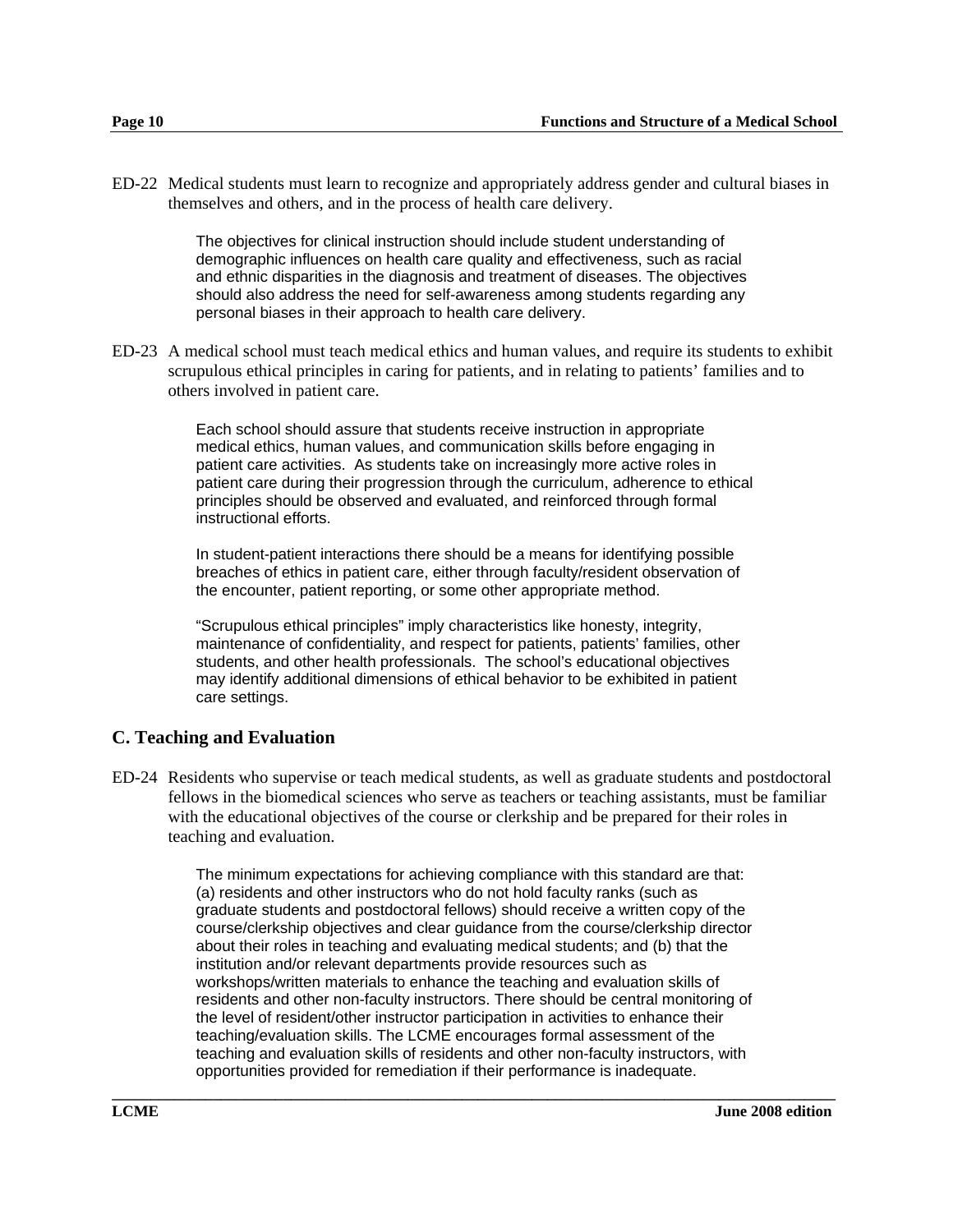Assessment methods could include direct observation by faculty, feedback from students through course/clerkship evaluations or focus groups, or any other suitable method.

- ED-25 Supervision of student learning experiences must be provided throughout required clerkships by members of the medical school's faculty.
- ED-26 The medical school faculty must establish a system for the evaluation of student achievement throughout medical school that employs a variety of measures of knowledge, skills, behaviors, and attitudes.

Evaluation of student performance should measure not only retention of factual knowledge, but also development of the skills, behaviors, and attitudes needed in subsequent medical training and practice, and the ability to use data appropriately for solving problems commonly encountered in medical practice.

Schools are urged to develop a system of evaluation that fosters self-initiated learning by students. The system of evaluation, including the format and frequency of examinations, should support the goals, objectives, processes, and expected outcomes of the curriculum.

- ED-27 There must be ongoing assessment that assures students have acquired and can demonstrate on direct observation the core clinical skills, behaviors, and attitudes that have been specified in the school's educational objectives.
- ED-28 There must be evaluation of problem solving, clinical reasoning, and communication skills.
- ED-29 The faculty of each discipline should set the standards of achievement in that discipline.
- ED-30 The directors of all courses and clerkships must design and implement a system of formative and summative evaluation of student achievement in each course and clerkship.

Those directly responsible for the evaluation of student performance should understand the uses and limitations of various test formats, the purposes and benefits of criterion-referenced vs. norm-referenced grading, reliability and validity issues, formative vs. summative assessment, etc.

In addition, the chief academic officer, curriculum leaders, and faculty should understand, or have access to individuals who are knowledgeable about, methods for measuring student performance. The school should provide opportunities for faculty members to develop their skills in such methods.

An important element of the system of evaluation should be to ensure the timeliness with which students are informed about their final performance in the course/clerkship. In general, final grades should be available within four to six weeks of the end of a course/clerkship.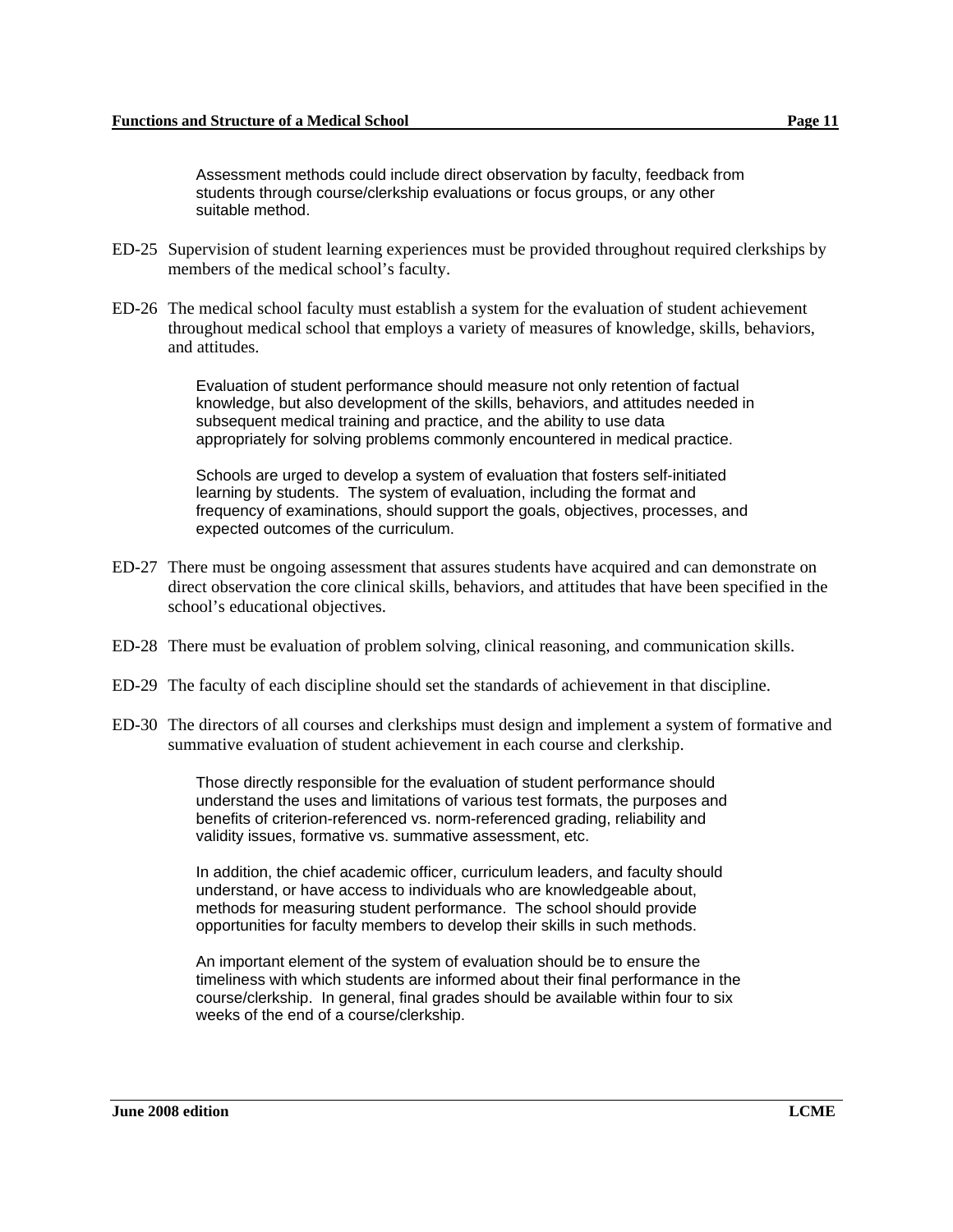ED-31 Each student should be evaluated early enough during a unit of study to allow time for remediation.

> It is expected that courses and clerkships provide students with formal feedback during the experience so that they may understand and remediate their deficiencies. Courses or clerkships that are short in duration (less than 4 weeks) may not have sufficient time to provide structured formative evaluation, but should provide alternate means (such as self-testing or teacher consultation) that will allow students to measure their progress in learning.

ED-32 Narrative descriptions of student performance and of non-cognitive achievement should be included as part of evaluations in all required courses and clerkships where teacher-student interaction permits this form of assessment.

#### **D. Curriculum Management**

#### **1. Roles and Responsibilities**

ED-33 There must be integrated institutional responsibility for the overall design, management, and evaluation of a coherent and coordinated curriculum.

> The phrase "integrated institutional responsibility" implies that an institutional body (commonly a curriculum committee) will oversee the educational program as a whole. An effective central curriculum authority will exhibit:

- Faculty, student, and administrative participation.
- Expertise in curricular design, pedagogy, and evaluation methods.
- Empowerment, through bylaws or decanal mandate, to work in the best interests of the institution without regard for parochial or political influences, or departmental pressures.

The phrase "coherent and coordinated curriculum" implies that the program as a whole will be designed to achieve the school's overall educational objectives. Evidence of coherence and coordination includes:

- Logical sequencing of the various segments of the curriculum.
- Content that is coordinated and integrated within and across the academic periods of study (horizontal and vertical integration).
- Methods of pedagogy and student evaluation that are appropriate for the achievement of the school's educational objectives.

Curriculum management signifies leading, directing, coordinating, controlling, planning, evaluating, and reporting. Evidence of effective curriculum management includes:

• Evaluation of program effectiveness by outcomes analysis, using national norms of accomplishment as a frame of reference.

**\_\_\_\_\_\_\_\_\_\_\_\_\_\_\_\_\_\_\_\_\_\_\_\_\_\_\_\_\_\_\_\_\_\_\_\_\_\_\_\_\_\_\_\_\_\_\_\_\_\_\_\_\_\_\_\_\_\_\_\_\_\_\_\_\_\_\_\_\_\_\_\_\_\_\_\_\_\_\_\_\_\_\_\_\_\_\_\_\_\_\_\_\_** 

• Monitoring of content and workload in each discipline, including the identification of omissions and unwanted redundancies.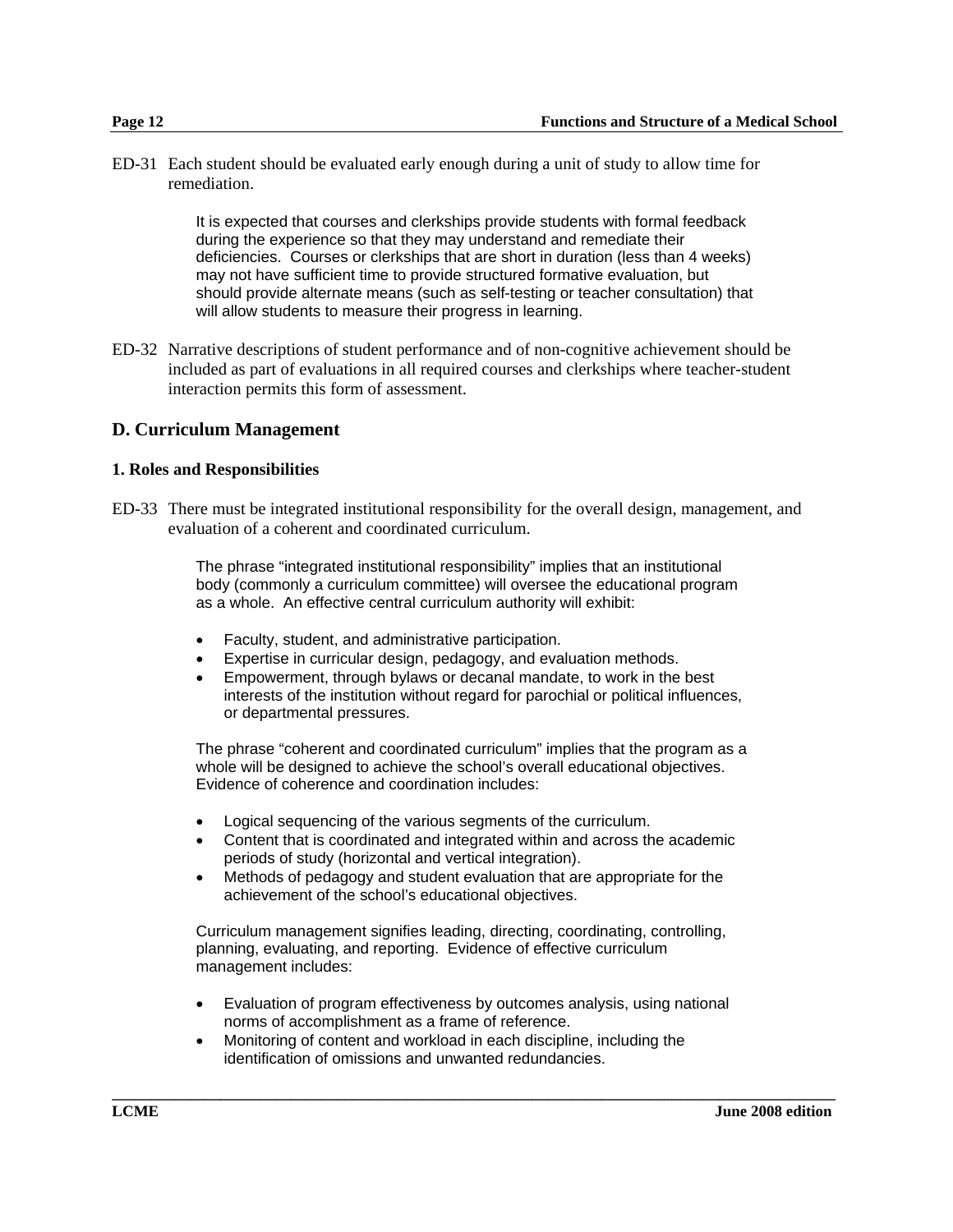• Review of the stated objectives of individual courses and clerkships, as well as methods of pedagogy and student evaluation, to assure congruence with institutional educational objectives.

Minutes of the curriculum committee meetings and reports to the faculty governance and deans should document that such activities take place and should show the committee's findings and recommendations.

ED-34 The program's faculty must be responsible for the detailed design and implementation of the components of the curriculum.

> Such responsibilities include, at a minimum, the development of specific course or clerkship objectives, selection of pedagogical and evaluation methods appropriate for the achievement of those objectives, ongoing review and updating of content, and assessment of course and teacher quality.

- ED-35 The objectives, content, and pedagogy of each segment of the curriculum, as well as for the curriculum as a whole, must be subject to periodic review and revision by the faculty.
- ED-36 The chief academic officer must have sufficient resources and authority to fulfill the responsibility for the management and evaluation of the curriculum.

The dean often serves as the chief academic officer, with ultimate individual responsibility for the design and management of the educational program as a whole. He or she may, however, delegate operational responsibility for curriculum oversight to a vice dean or associate dean.

The kinds of resources needed by the chief academic officer to assure effective delivery of the educational program include:

- Adequate numbers of teachers who have the time and training necessary to achieve the program's objectives.
- Appropriate teaching space for the methods of pedagogy employed in the educational program.
- Appropriate educational infrastructure (computers, audiovisual aids, laboratories, etc.).
- Educational support services, such as examination grading, classroom scheduling, and faculty training in methods of teaching and evaluation.
- Support and services for the efforts of the curriculum management body and for any interdisciplinary teaching efforts that are not supported at a departmental level.

The chief academic officer must have explicit authority to ensure the implementation and management of the educational program, and to facilitate change when modifications to the curriculum are determined to be necessary.

ED-37 The faculty committee responsible for the curriculum must monitor the content provided in each discipline so that the school's educational objectives will be achieved.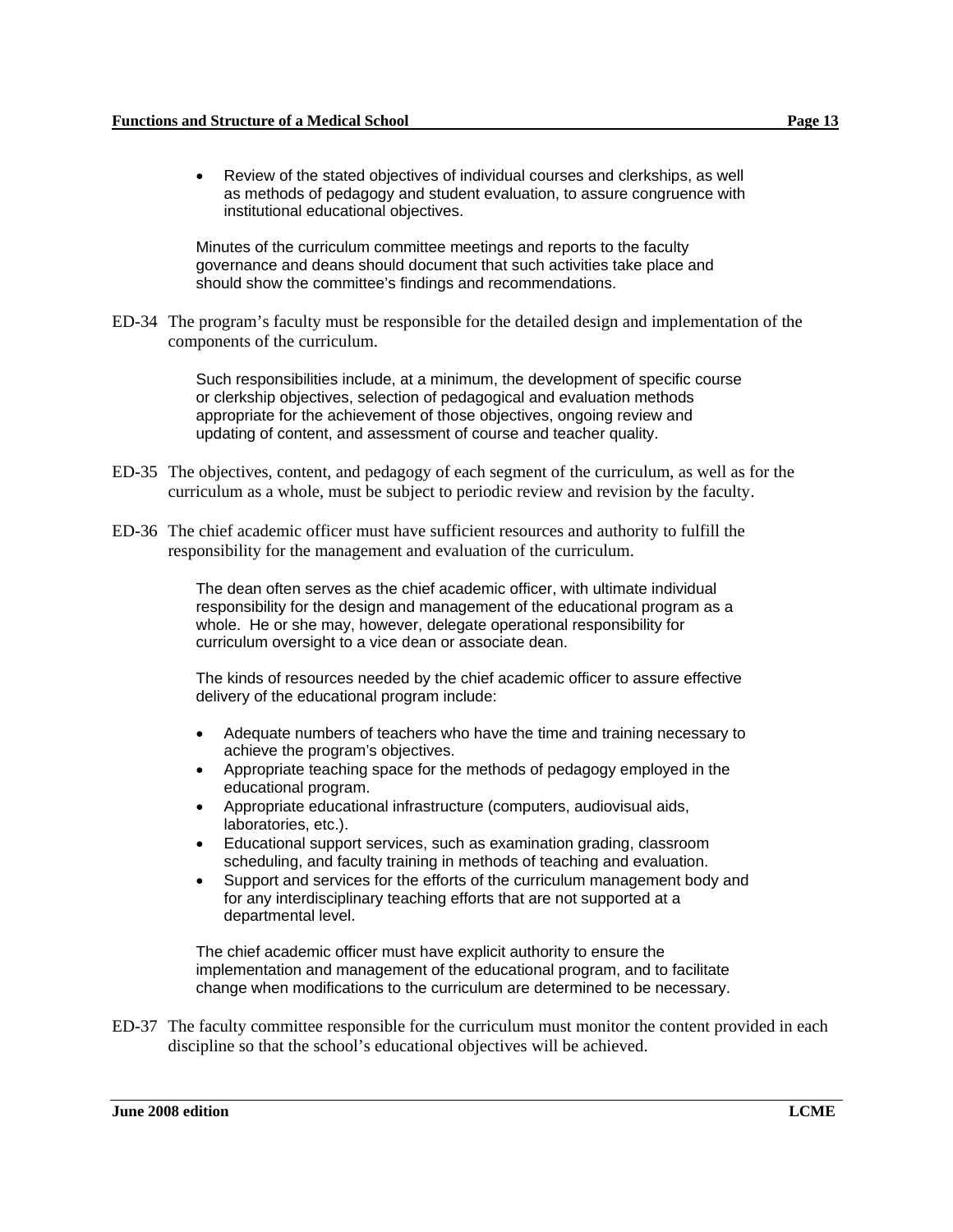The committee, working in conjunction with the chief academic officer, should assure that each academic period of the curriculum maintains common standards for content. Such standards should address the depth and breadth of knowledge required for a general professional education, currency and relevance of content, and the extent of redundancy needed to reinforce learning of complex topics. The final year should complement and supplement the curriculum so that each student will acquire appropriate competence in general medical care regardless of subsequent career specialty.

ED-38 The committee responsible for the curriculum, along with medical school administration and educational program leadership, must develop and implement policies regarding the amount of time students spend in required activities, including the total required hours spent in clinical and educational activities during clinical clerkships.

> Attention should be paid to the time commitment required of medical students, especially during the clinical years. Students' hours should be set taking into account the effects of fatigue and sleep deprivation on learning, clinical activities, and student health and safety.

#### **2. Geographically Separated Programs**

- ED-39 The medical school's chief academic officer must be responsible for the conduct and quality of the educational program and for assuring the adequacy of faculty at all educational sites.
- ED-40 The principal academic officer of each geographically remote site must be administratively responsible to the chief academic officer of the medical school conducting the educational program.
- ED-41 The faculty in each discipline at all sites must be functionally integrated by appropriate administrative mechanisms.

Schools should be able to demonstrate the means by which faculty at dispersed sites participate in and are held accountable for medical student education that is consistent with the objectives and performance expectations established by course or clerkship leadership. Mechanisms to achieve functional integration may include regular meetings or electronic communication, periodic visits to all sites by course or clerkship leadership, and sharing of course or clerkship evaluation data and other types of feedback regarding faculty performance of their educational responsibilities.

- ED-42 There must be a single standard for promotion and graduation of students across geographically separate campuses.
- ED-43 The parent school must assume ultimate responsibility for the selection and assignment of all medical students to component campuses or tracks. There must be a process that permits a student with an appropriate rationale to request an alternative assignment when circumstances allow for it.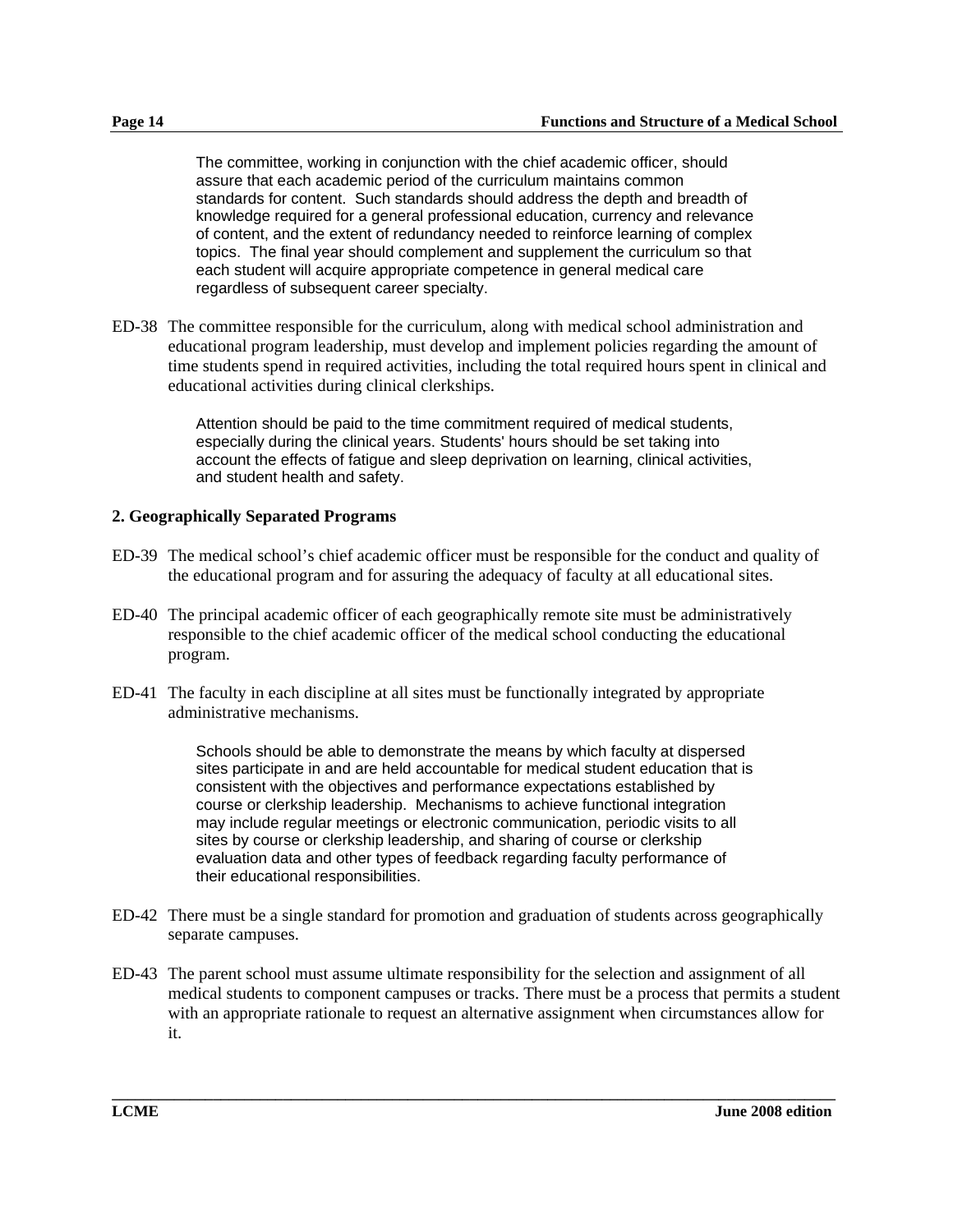Schools which offer educational programs at multiple instructional sites or via distinct educational tracks are responsible for determining which site or track each student will attend. That responsibility should not preclude students from obtaining alternative assignments if appropriate reasons are given (for example, demonstrable economic or personal hardship) and if the educational activities and resources involved allow for such reassignment. It is understood, however, that movement among campuses may not be possible (e.g. because the sites may offer different curriculum tracks).

- ED-44 Students assigned to all campuses should receive the same rights and support services.
- ED-45 *There is no standard ED-45.*

#### **E. Evaluation of Program Effectiveness**

ED-46 A medical school must collect and use a variety of outcome data, including national norms of accomplishment, to demonstrate the extent to which its educational program objectives are being met.

> Schools should collect outcome data on student performance during and after medical school appropriate to document the achievement of the school's educational program objectives. The kinds of outcome data that could serve this purpose include performance on national licensure examinations, performance in courses/clerkships and other internal measures related to educational program objectives, academic progress and program completion rates, acceptance into residency programs, assessments of program directors and graduates on graduates' preparation in areas related to educational program objectives, including the professional behavior of their graduates.

ED-47 In assessing program quality, schools must consider student evaluations of their courses and teachers, as well as a variety of other measures.

> It is expected that schools will have a formal process to collect and use information from students on the quality of courses and clerkships, which could include such measures as questionnaires (written or online), focus groups, or other structured data collection tools. Other measures could include peer review and external evaluation.

## **III. MEDICAL STUDENTS**

#### **A. Admissions**

#### **1. Premedical Requirements**

MS-1 Students preparing to study medicine should acquire a broad education, including the humanities and social sciences.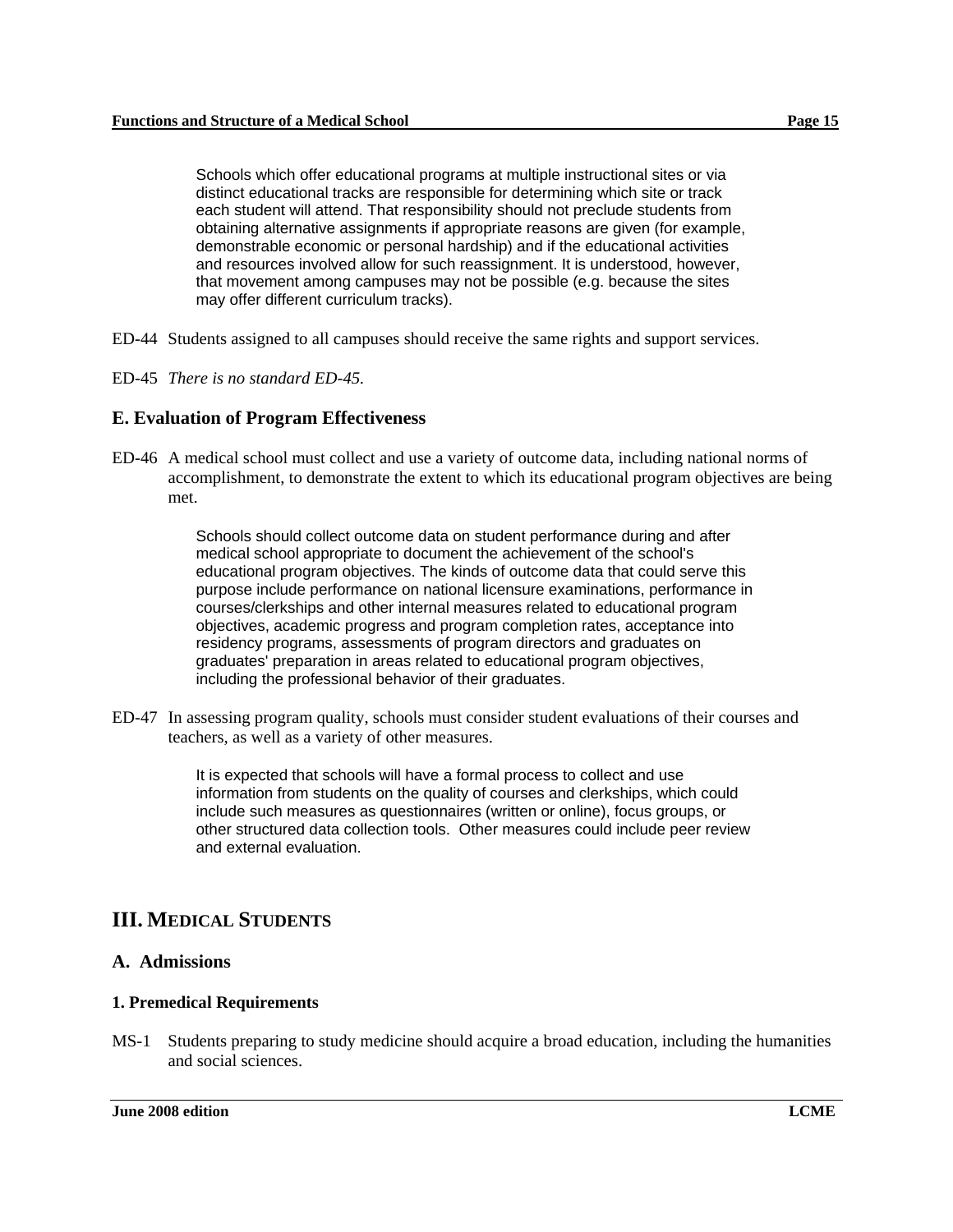Ordinarily, four years of undergraduate education are necessary to prepare for entrance into medical school; however, special programs (e.g., combined baccalaureate-M.D. programs) may allow this to be reduced. General education that includes the social sciences, history, arts, and languages is increasingly important for the development of physician competencies outside of the scientific knowledge domain.

MS-2 Premedical course requirements should be restricted to those deemed essential preparation for completing the medical school curriculum.

#### **2. Selection**

- MS-3 The faculty of each school must develop criteria and procedures for the selection of students that are readily available to potential applicants and to their collegiate advisors.
- MS-4 The final responsibility for selecting students to be admitted for medical study must reside with a duly constituted faculty committee.

Persons or groups external to the medical school may assist in the evaluation of applicants but should not have decision-making authority.

MS-5 Each medical school must have a pool of applicants sufficiently large and possessing national level qualifications to fill its entering class.

> The size of the entering class and of the medical student body as a whole should be determined not only by the number of qualified applicants, but also the adequacy of critical resources:

- Finances.
- Size of the faculty and the variety of academic fields they represent.
- Library and information systems resources.
- Number and size of classrooms, student laboratories, and clinical training sites.
- Patient numbers and variety.
- Student services.
- Instructional equipment.
- Space for the faculty.

Class size considerations should also include:

- The need to share resources to educate graduate students or other students within the university.
- The size and variety of programs of graduate medical education.
- Responsibilities for continuing education, patient care, and research.
- MS-6 Medical schools must select students who possess the intelligence, integrity, and personal and emotional characteristics necessary for them to become effective physicians.
- **\_\_\_\_\_\_\_\_\_\_\_\_\_\_\_\_\_\_\_\_\_\_\_\_\_\_\_\_\_\_\_\_\_\_\_\_\_\_\_\_\_\_\_\_\_\_\_\_\_\_\_\_\_\_\_\_\_\_\_\_\_\_\_\_\_\_\_\_\_\_\_\_\_\_\_\_\_\_\_\_\_\_\_\_\_\_\_\_\_\_\_\_\_**  MS-7 The selection of individual students must not be influenced by any political or financial factors.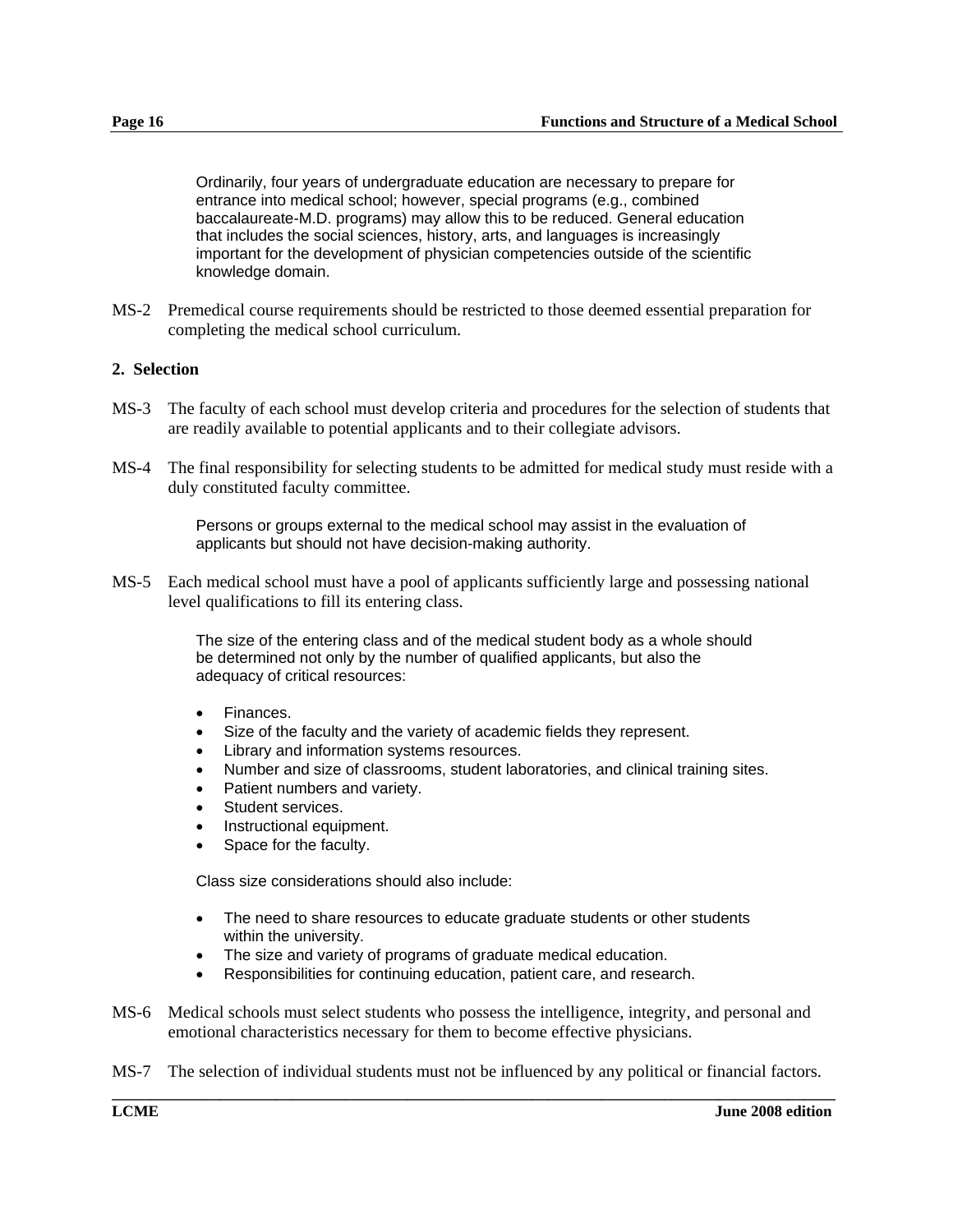MS-8 Each medical school must develop programs or partnerships aimed at broadening diversity among qualified applicants for medical school admission. *[New standard and annotation approved by the LCME in February 2008, and effective July 1, 2009]*

Because graduates of U.S. and Canadian medical schools may practice anywhere in their respective countries, it is expected that schools recognize their collective responsibility for contributing to the diversity of the profession as a whole. To that end, schools should work within their own universities and and/or collaborate with other institutions to make admission to medical education programs more accessible to potential applicants of diverse backgrounds. Schools can accomplish that aim through a variety of approaches, including, but not limited to, the development and institutionalization of pipeline programs, collaborations with institutions that serve students from disadvantaged backgrounds, community service activities that heighten awareness of and interest in the profession, or academic enrichment programs for applicants who may not have taken traditional pre-medical coursework.

- MS-9 Each school must develop and publish technical standards for admission of handicapped applicants, in accordance with legal requirements.
- MS-10 The institution's catalog or equivalent informational materials must describe the requirements for the M.D. and all associated joint degree programs, provide the most recent academic calendar for each curricular option, and describe all required courses and clerkships offered by the school.

A medical school's publications, advertising, and student recruitment should present a balanced and accurate representation of the mission and objectives of the program.

MS-11 The catalog or informational materials must also enumerate the school's criteria for selecting students, and describe the admissions process.

#### **3. Visiting and Transfer Students**

- MS-12 Institutional resources to accommodate the requirements of any visiting and transfer students must not significantly diminish the resources available to existing enrolled students.
- MS-13 Transfer students must demonstrate achievements in premedical education and medical school comparable to those of students in the class that they join.
- MS-14 Prior coursework taken by students who are accepted for transfer or admission to advanced standing must be compatible with the program to be entered.
- MS-15 Transfer students should not be accepted into the final year of the program except under rare circumstances.
- MS-16 The accepting school should verify the credentials of visiting students, formally register and maintain a complete roster of such students, approve their assignments, and provide evaluations to their parent schools.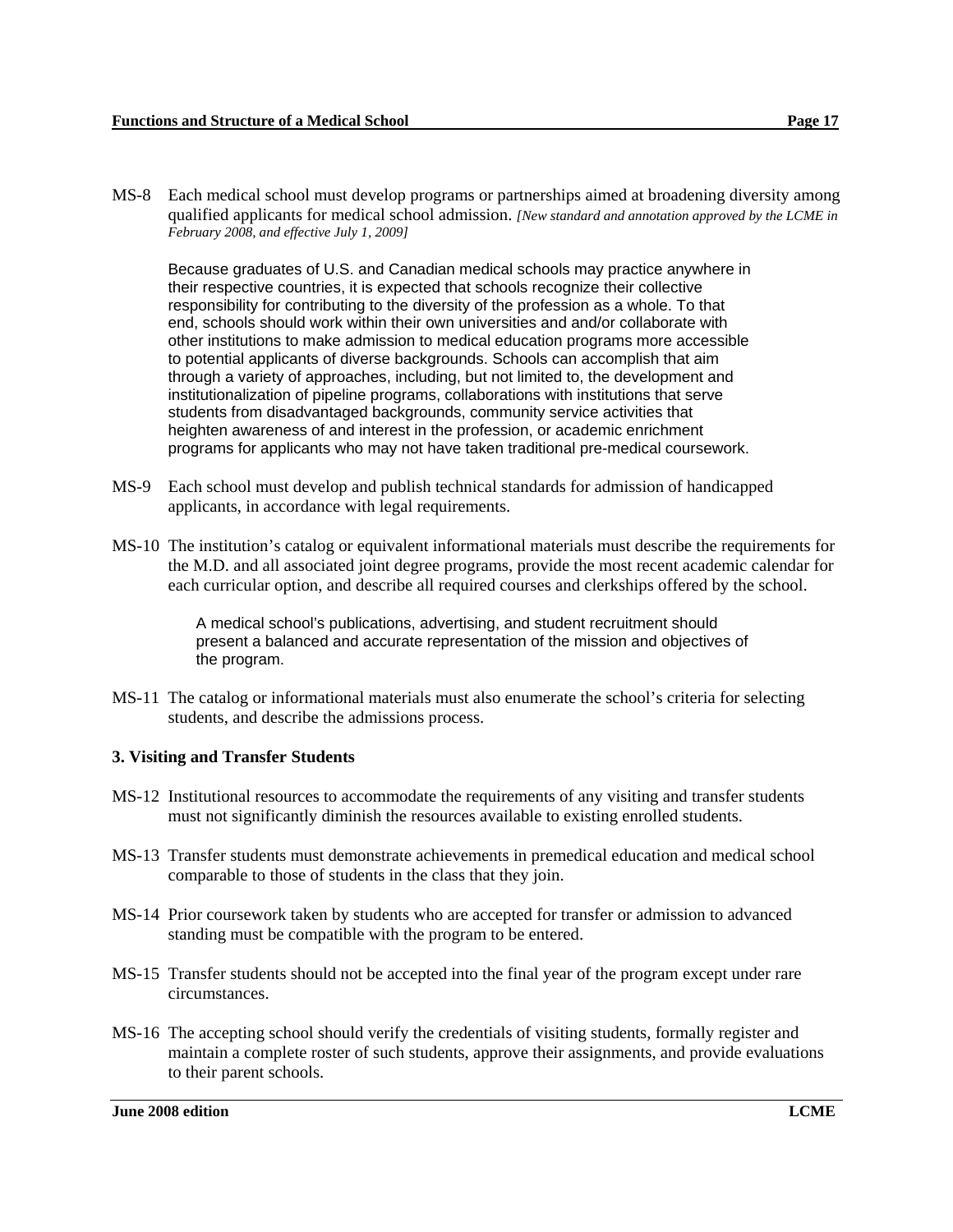Registration of visiting students allows the school accepting them to establish protocols or requirements for health records, immunizations, exposure to infectious agents or environmental hazards, insurance, and liability protection comparable to those of their own enrolled students.

MS-17 Students visiting from other schools for clinical clerkships and electives must possess qualifications equivalent to students they will join in these experiences.

#### **B. Student Services**

#### **1. Academic and Career Counseling**

MS-18 The system of academic advising for students must integrate the efforts of faculty members, course directors, and student affairs officers with the school's counseling and tutorial services.

> There should be formal mechanisms for student mentoring and advocacy. The roles of various participants in the advisory system should be defined and disseminated to students. Students should have options to obtain advice about academic issues or academic counseling from individuals who have no role in making promotion or evaluation decisions.

- MS-19 There must be a system to assist students in career choice and application to residency programs, and to guide students in choosing elective courses.
- MS-20 If students are permitted to take electives at other institutions, there should be a system centralized in the dean's office to review students' proposed extramural programs prior to approval and to ensure the return of a performance appraisal by the host program.
- MS-21 The process of applying for residency programs should not disrupt the general medical education of the students.

Students should not be exempted from any required educational experiences or assessment exercises in order to pursue other activities intended to enhance their likelihood of obtaining a desired residency position.

MS-22 Letters of reference or other credentials should not be provided until the fall of the student's final year.

#### **2. Financial Aid Counseling and Resources**

MS-23 A medical school must provide students with effective financial aid and debt management counseling.

> In providing financial aid services and debt management counseling, schools should pay close attention and alert students to the impact of non-educational debt on their cumulative indebtedness.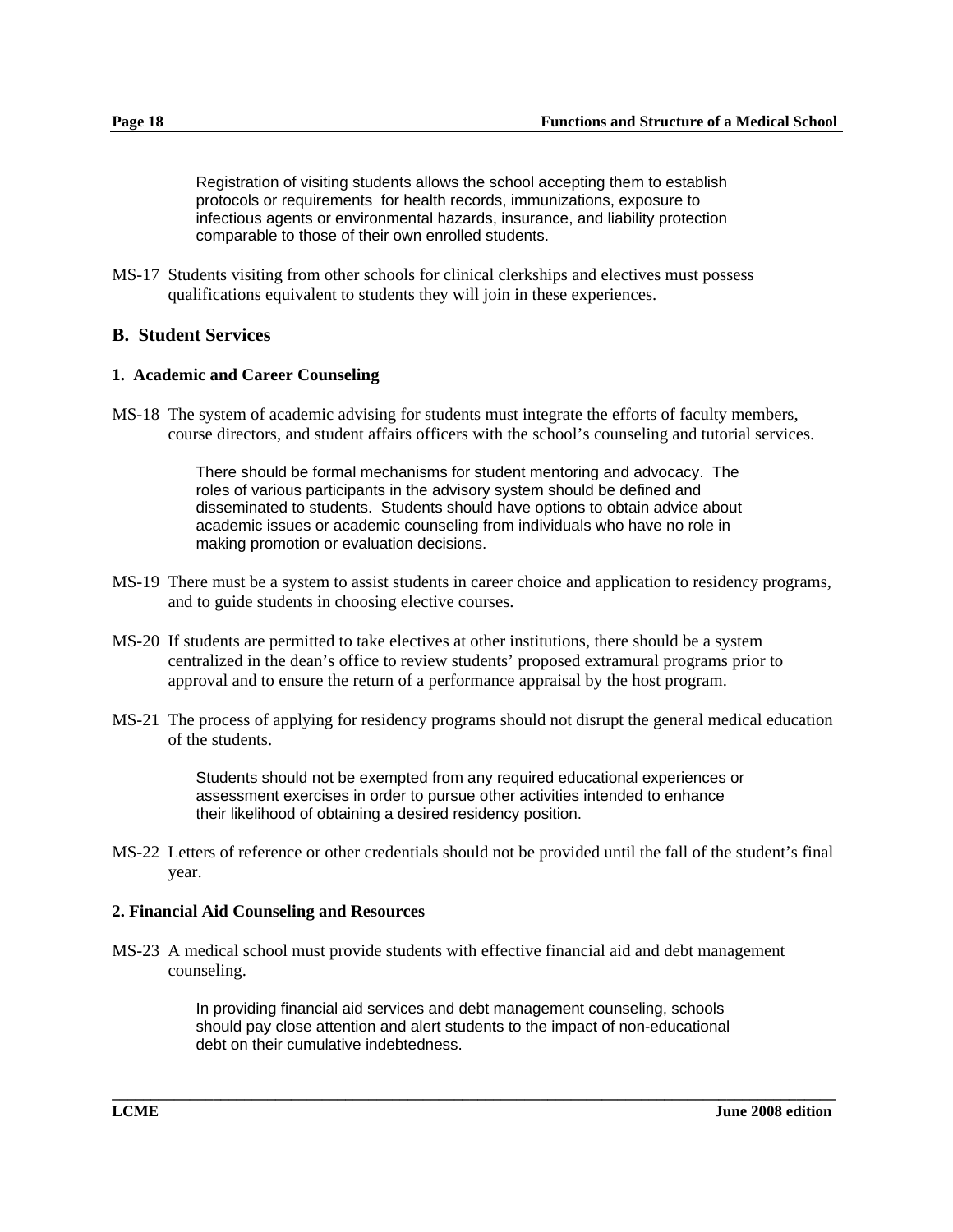MS-24 Medical schools should have mechanisms in place to minimize the impact of direct educational expenses on student indebtedness.

> The LCME considers average student debt, current and the trend over the past several years; total number of students with scholarship support and average support per student; percentage of total financial need supported by institutional and external grants/scholarships, and the presence of activities at the school or university levels to enhance scholarship support as key indicators in the assessment of compliance with this standard. In addition, the LCME will consider the entire range of other activities that a school could engage in, such as limiting tuition increases and/or supporting students in acquiring external financial aid.

MS-25 Institutions must have clear and equitable policies for the refund of tuition, fees, and other allowable payments.

#### **3. Health Services and Personal Counseling**

- MS-26 Each school must have an effective system of personal counseling for its students that includes programs to promote the well-being of students and facilitate their adjustment to the physical and emotional demands of medical school.
- MS-27 Medical students must have access to preventive, diagnostic, and therapeutic health services. *[Technical revision approved by the LCME in February 2008; effective immediately]*

Medical students should have timely access to needed preventive, diagnostic, and therapeutic medical and mental health services at sites in reasonable proximity to the locations of their required educational experiences. Students should be supplied with information about where and how to access health services at all locations where required training occurs. Students with school-sponsored health insurance policies should also be informed about coverage for necessary services. Medical schools also should have policies and/or practices that permit students to be excused from class or clinical activities to seek needed care. *[New annotation approved by the LCME in February 2008; effective immediately.]*

- MS-27A The health professionals who provide psychiatric/psychological counseling or other sensitive health services to medical students must have no involvement in the academic evaluation or promotion of the students receiving those services.
- MS-28 Health insurance must be available to all students and their dependents, and all students must have access to disability insurance.
- MS-29 Medical schools should follow accepted guidelines in determining appropriate immunizations for medical students.

Medical schools in the U.S. should follow guidelines issued by the Centers for Disease Control and Prevention, along with those of relevant state agencies. Canadian schools should follow guidelines of the Laboratory Center for Disease Control and relevant provincial agencies.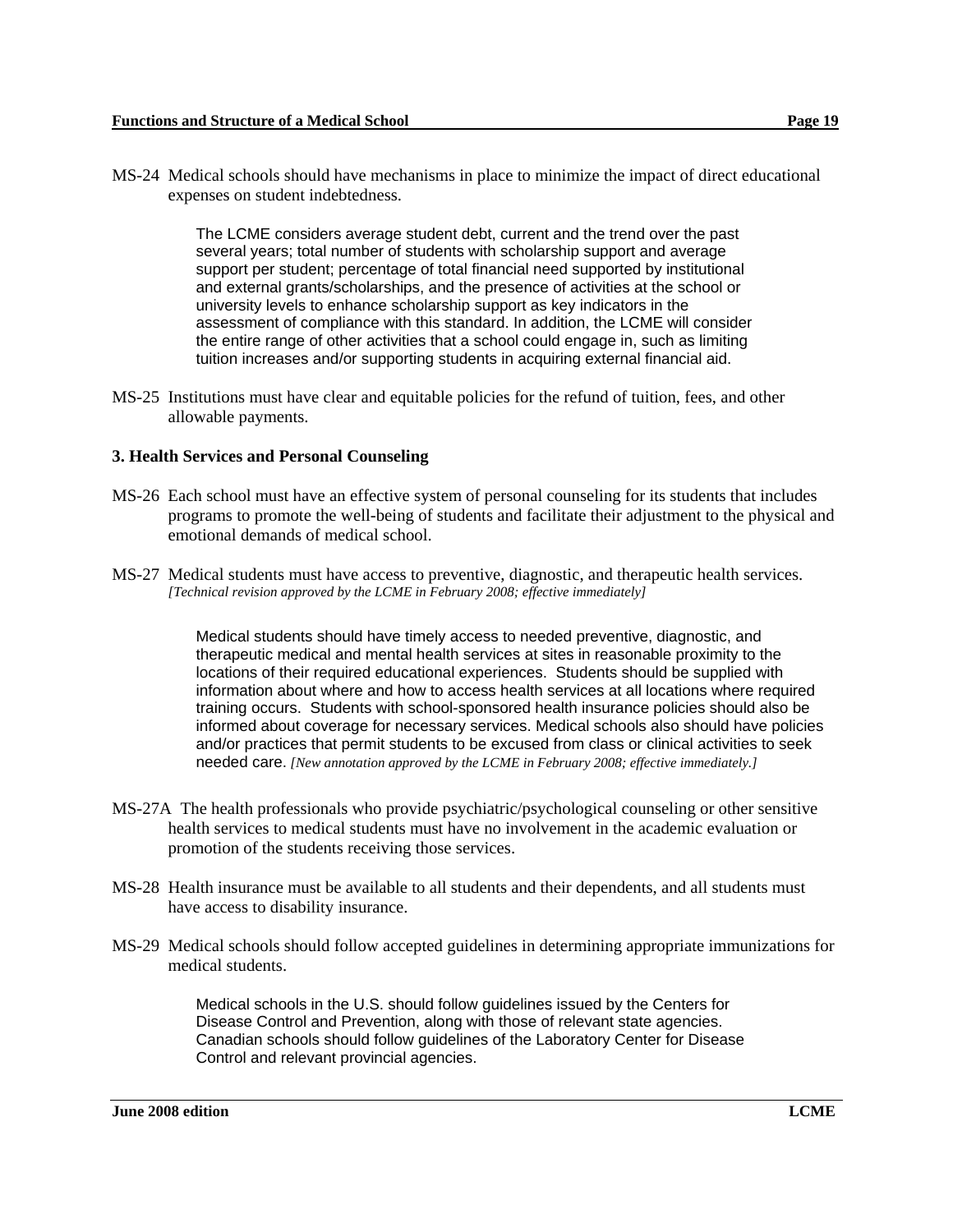MS-30 Schools must have policies addressing student exposure to infectious and environmental hazards.

The policies should include 1) education of students about methods of prevention; 2) the procedures for care and treatment after exposure, including definition of financial responsibility; and 3) the effects of infectious and environmental disease or disability on student learning activities. All registered students (including visiting students) need to be informed of these policies before undertaking any educational activities that would place them at risk.

### **C. The Learning Environment**

MS-31 In the admissions process and throughout medical school, there should be no discrimination on the basis of gender, sexual orientation, age, race, creed, or national origin.

MS-31-A Medical schools must ensure that the learning environment for medical students promotes the development of explicit and appropriate professional attributes (attitudes, behaviors, and identity) in their medical students. *[New standard and annotation approved by the LCME in February 2007, to be effective as of July 1, 2008]*

> The medical school, including faculty, staff, students, and residents, and its affiliated clinical teaching sites, share responsibility for creating an appropriate learning environment. The learning environment includes formal learning activities as well as attitudes, values, and informal "lessons" conveyed by individuals with whom the student comes into contact. These mutual obligations should be reflected in agreements (for example, affiliation agreements) at the institutional or departmental levels.

> It is expected that each medical school should define the professional attributes it wishes students to develop in the context of the school's mission and the community in which it operates. Examples of professional attributes could come from such resources as the American Board of Internal Medicine Project Professionalism, or the AAMC Medical School Objectives Project. Such attributes should also be promulgated among the faculty and staff associated with the school, with suitable mechanisms available to identify and promptly correct recurring violations of professional standards. As part of their formal training, students should learn the importance of demonstrating the attributes (attitudes, behavior, professional identity) of a professional and understand the balance of privileges and obligations that the public and the profession expect of a medical doctor.

> In addition to defining the attributes of professionalism expected of the academic community, the school and its faculty, staff, students, and residents should regularly assess the learning environment to identify positive and negative influences on the maintenance of professional standards and conduct, and develop appropriate strategies to enhance the positive and mitigate the negative influences.

MS-32 Each medical school must define and publicize the standards of conduct for the teacher-learner relationship, and develop written policies for addressing violations of those standards.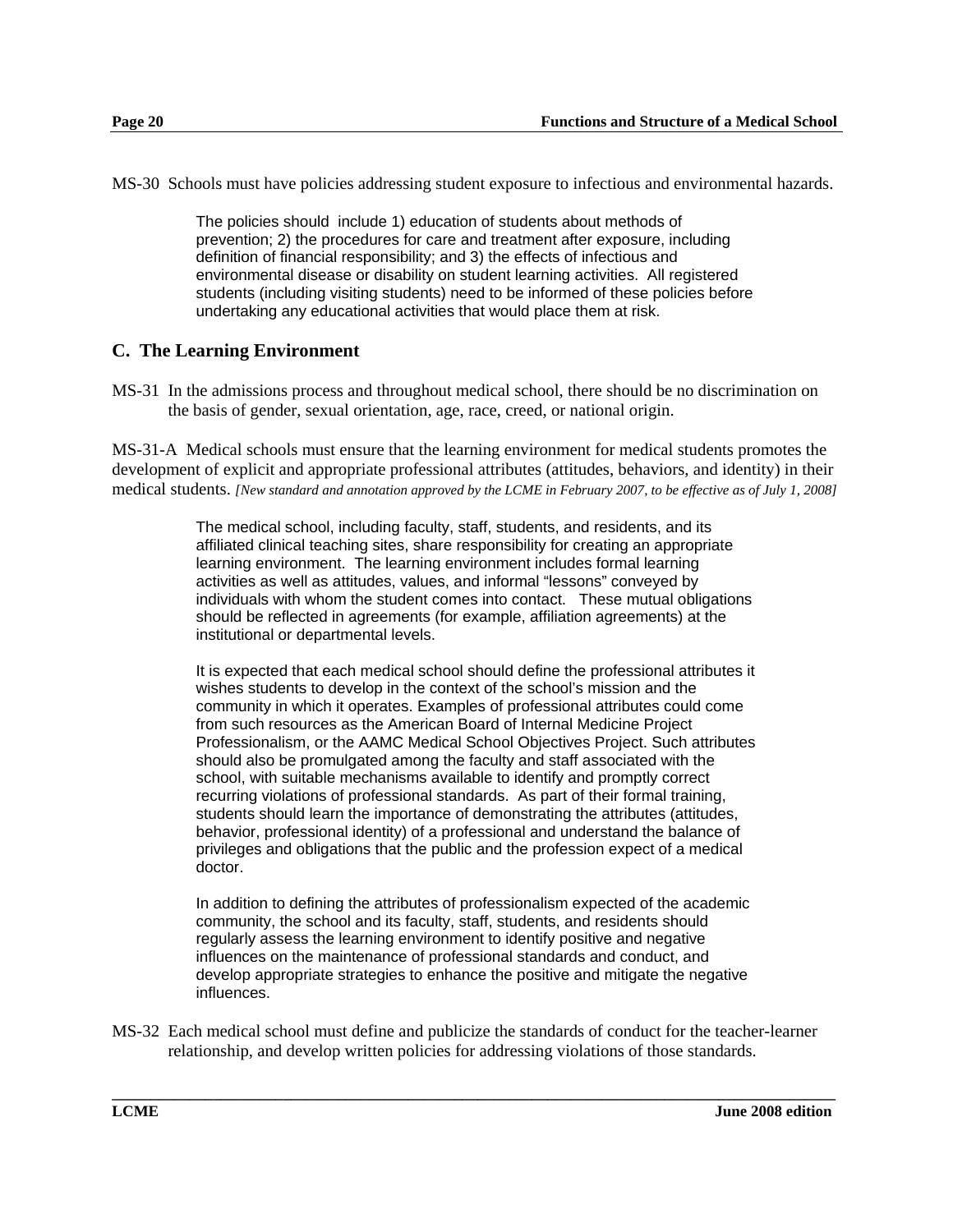The standards of conduct need not be unique to the school but may originate from other sources such as the parent university. Mechanisms for reporting violations of these standards -- such as incidents of harassment or abuse - should assure that they can be registered and investigated without fear of retaliation.

The policies also should specify mechanisms for the prompt handling of such complaints, and support educational activities aimed at preventing inappropriate behavior.

- MS-33 The medical school must publicize to all faculty and students its standards and procedures for the evaluation, advancement, and graduation of its students and for disciplinary action.
- MS-34 There must be a fair and formal process for taking any action that adversely affects the status of a student.

The process should include timely notice of the impending action, disclosure of the evidence on which the action would be based, an opportunity for the student to respond, and an opportunity to appeal any adverse decision related to promotion, graduation, or dismissal.

- MS-35 Student records must be confidential and available only to members of the faculty and administration with a need to know, unless released by the student or as otherwise governed by laws concerning confidentiality.
- MS-36 Students must be allowed to review and challenge their records.
- MS-37 Schools should assure that students have adequate study space, lounge areas, and personal lockers or other secure storage facilities.

## **IV. FACULTY**

#### **A. Number, Qualifications, and Functions**

- FA-1 *Standard FA-1 was replaced with new standards IS-16 and MS-8*. *[New standards and annotation approved by the LCME in February 2008, and effective July 1, 2009]*
- FA-2 There must be a sufficient number of faculty members in the subjects basic to medicine and in the clinical disciplines to meet the needs of the educational program and the other missions of the medical school.

In determining the number of faculty needed for the educational program, medical schools should consider that faculty may have educational and other responsibilities in academic programs besides medicine. In the clinical sciences, the number and kind of faculty appointed should also relate to the amount of patient care activities required to conduct meaningful clinical teaching across the continuum of medical education.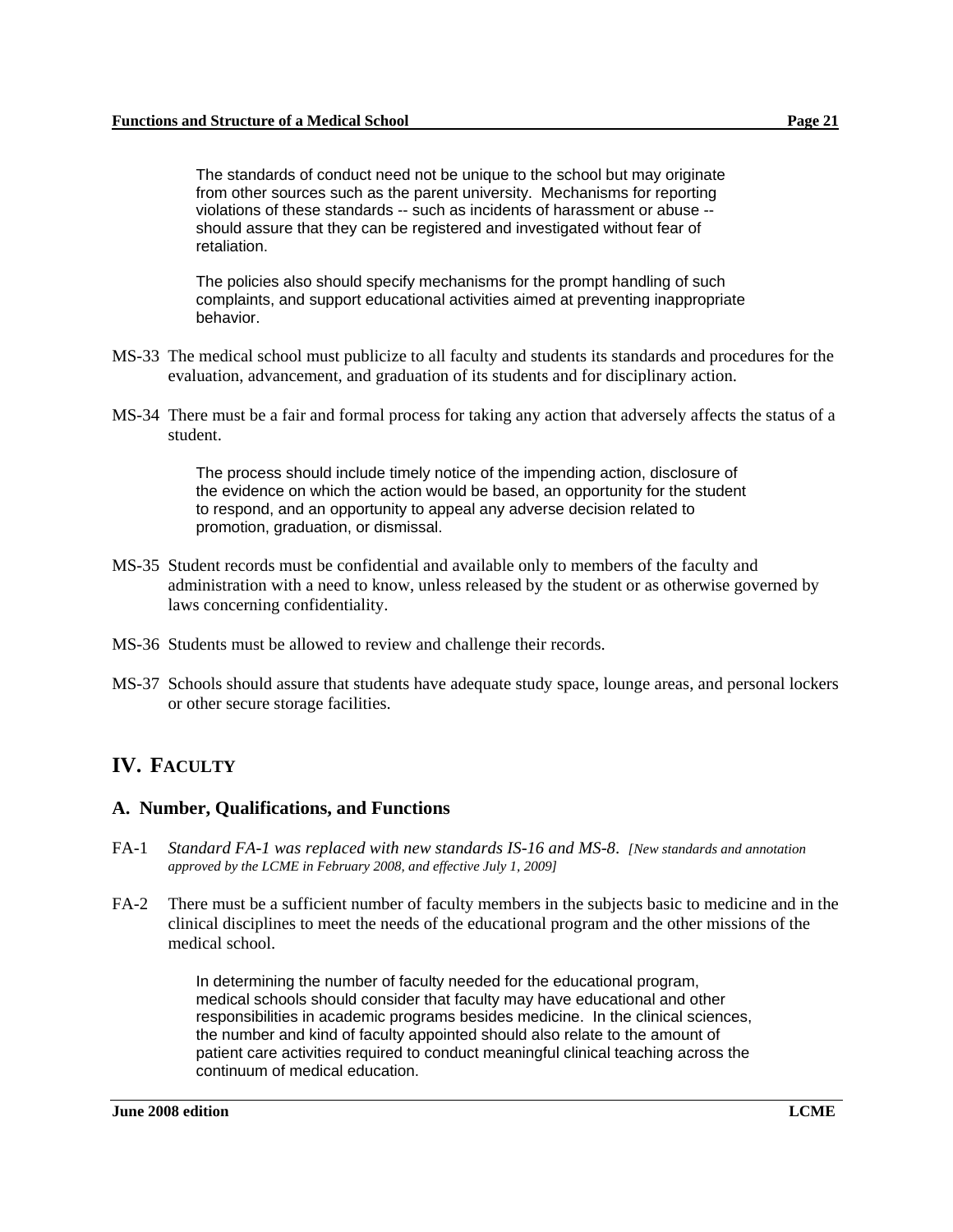- FA-3 Persons appointed to a faculty position must have demonstrated achievements commensurate with their academic rank.
- FA-4 Members of the faculty must have the capability and continued commitment to be effective teachers.

Effective teaching requires knowledge of the discipline and an understanding of curriculum design and development, curriculum evaluation, and methods of instruction. Faculty members involved in teaching, course planning and curricular evaluation should possess or have ready access to expertise in teaching methods, curriculum development, program evaluation, and student evaluation. Such expertise may be supplied by an office of medical education or by faculty/staff members with backgrounds in educational science.

Faculty involved in the development and implementation of a course, clerkship, or larger curricular unit should be able to design the learning activities and corresponding evaluation methods (student and program) in a manner consistent with the school's stated educational objectives and sound educational principles.

Community physicians appointed to the faculty, on a part-time basis or as volunteers, should be effective teachers, serve as role models for students, and provide insight into contemporary methods of providing patient care.

Among the lines of evidence indicating compliance with this standard are the following:

- Documented participation of the faculty in professional development activities related specifically to teaching and evaluation.
- Attendance at regional or national meetings on educational affairs.
- Evidence that faculty members' knowledge of their discipline is current.
- FA-5 Faculty members should have a commitment to continuing scholarly productivity characteristic of an institution of higher learning.
- FA-6 The medical school faculty must make decisions regarding student admissions, promotion, and graduation, and must provide academic and career counseling for students.

#### **B. Personnel Policies**

- FA-7 There must be clear policies for faculty appointment, renewal of appointment, promotion, granting of tenure, and dismissal that involve the faculty, the appropriate department heads, and the dean.
- FA-8 A medical school should have policies that deal with circumstances in which the private interests of faculty members or staff may be in conflict with their official responsibilities.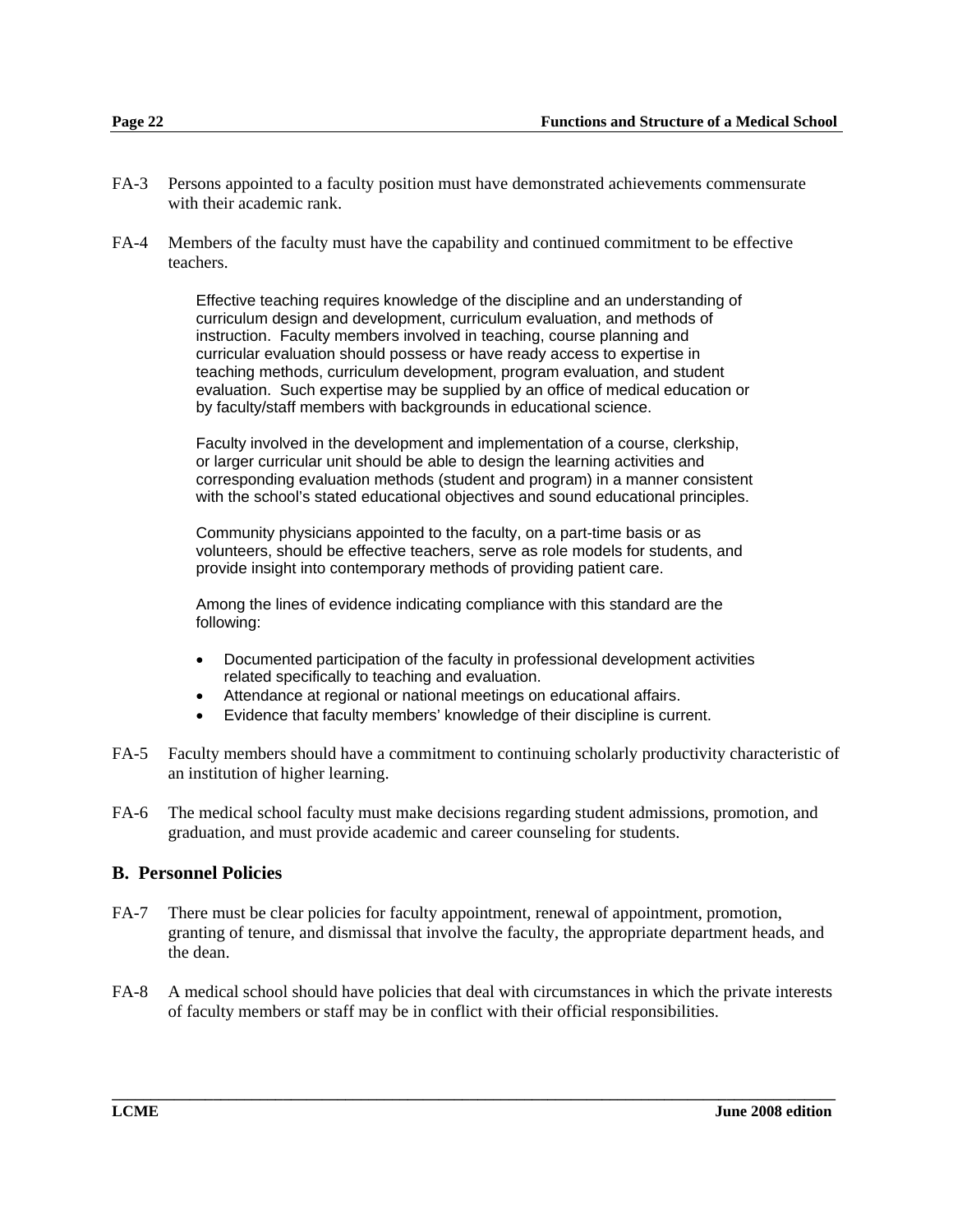- FA-9 Faculty members should receive written information about their terms of appointment, responsibilities, lines of communication, privileges and benefits, and, if relevant, the policy on practice earnings.
- FA-10 They should receive regularly scheduled feedback on their academic performance and their progress toward promotion.

Feedback should be provided by departmental leadership or, if relevant, other institutional leadership.

FA-11 Opportunities for professional development must be provided to enhance faculty members' skills and leadership abilities in education and research.

#### **C. Governance**

FA-12 The dean and a committee of the faculty should determine medical school policies.

This committee, which typically consists of the heads of major departments, may be organized in any manner that brings reasonable and appropriate faculty influence into the governance and policymaking processes of the medical school.

FA-13 Schools should assure that there are mechanisms for direct faculty involvement in decisions related to the educational program.

> Important areas where direct faculty involvement is expected include admissions, curriculum development and evaluation, and student promotions. Faculty members also should be involved in decisions about any other mission-critical areas specific to the school. Strategies for assuring direct faculty participation may include peer selection or other mechanisms that bring a broad faculty perspective to the decision-making process, independent of departmental or central administration points of view. The quality of an educational program may be enhanced by the participation of volunteer faculty in faculty governance, especially in defining educational goals and objectives.

FA-14 The full faculty should meet often enough for all faculty members to have the opportunity to participate in the discussion and establishment of medical school policies and practices.

## **V. EDUCATIONAL RESOURCES**

ER-1 The LCME must be notified of any substantial change in the number of students enrolled or in the resources of the institution, including the faculty, physical facilities or the budget.

> If a medical school plans to increase its entering enrollment above the threshold of 10% or 15 students in one year, or 20% in three years, it must provide prior notification to the LCME and (for Canadian schools) CACMS. Such notification must occur by January 1st of the year of the planned expansion. This notification is required for a medical school planning to increase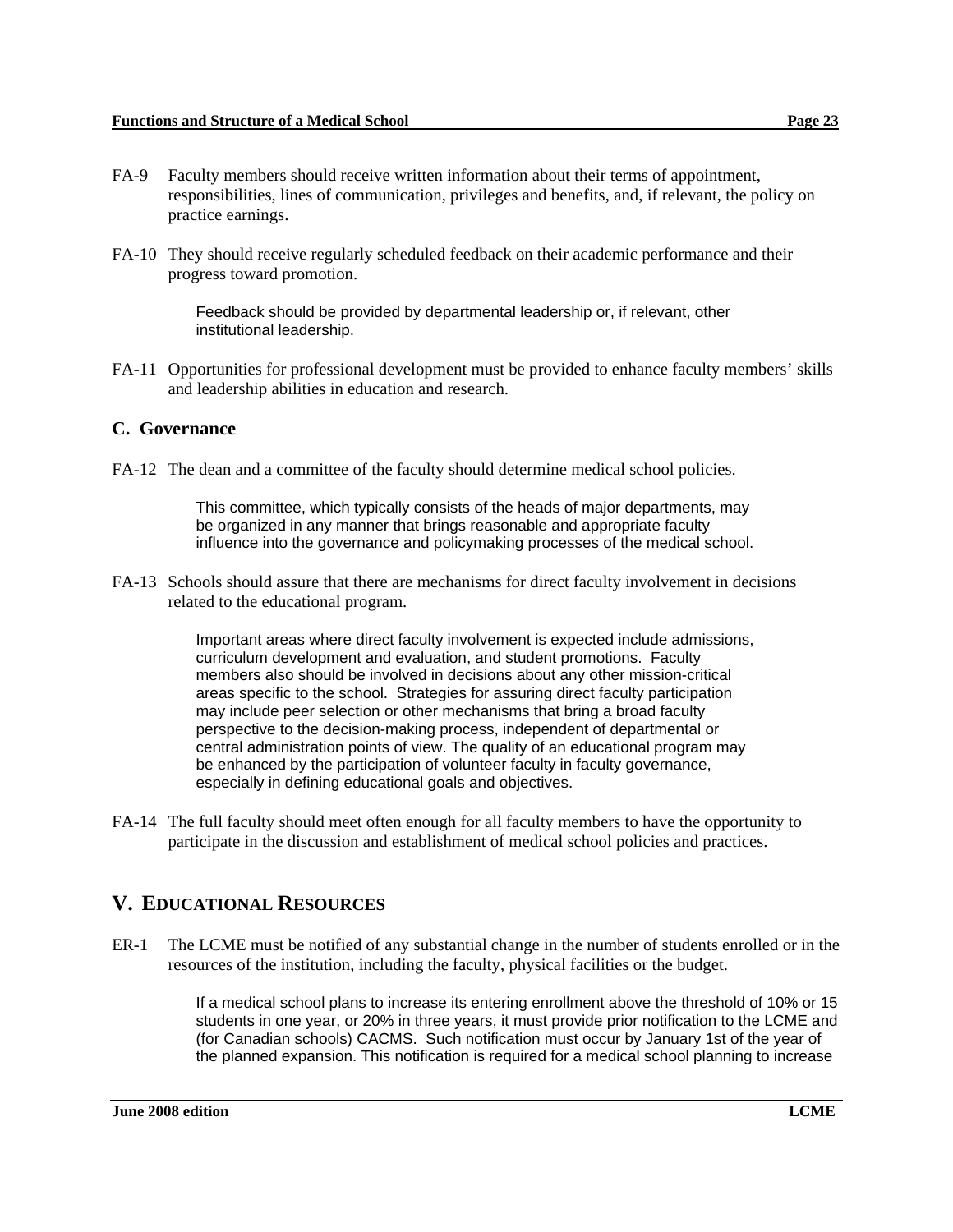class size on its main campus and/or in existing branch campuses (without any expansion in the curriculum years that the branch campus covers).

If a medical school plans to start a new branch campus, or expand an existing branch campus (for example, from a one-year or two-year program to a four-year program) notification of the plans to the LCME (and CACMS for Canadian schools) should occur by January 1st of the year preceding the planned campus creation or expansion. [Revised annotation approved by the LCME in June 2008.]

#### **A. Finances**

ER-2 The present and anticipated financial resources of a medical school must be adequate to sustain a sound program of medical education and to accomplish other institutional goals.

> The costs of conducting an accredited program leading to the M.D. degree should be supported from diverse sources, such as income from tuition, endowments, earnings by the faculty, support from the parent university, annual gifts, grants from organizations and individuals, and appropriations by government. Evidence for compliance with this standard will include documentation of adequate financial reserves to maintain the educational program in the event of unexpected revenue losses, and demonstration of effective fiscal management of the medical school budget.

ER-3 Pressure for institutional self-financing must not compromise the educational mission of the medical school nor cause it to enroll more students than its total resources can accommodate.

> Reliance on student tuition should not be so great that the quality of the program is compromised by the need to enroll or retain inappropriate numbers of students or students whose qualifications are substandard.

#### **B. General Facilities**

ER-4 A medical school must have, or be assured use of, buildings and equipment appropriate to achieve its educational and other goals.

> The medical school facilities should include offices for faculty, administrators, and support staff; laboratories and other space appropriate for the conduct of research; student classrooms and laboratories; lecture hall(s) sufficiently large to accommodate a full year's class and any other students taking the same courses; space for student use, including student study space; space and equipment for library and information access; and space and equipment for the humane care of animals when animals are used in teaching or research.

ER-5 Appropriate security systems should be in place at all educational sites.

#### **C. Clinical Teaching Facilities**

ER-6 The medical school must have, or be assured use of, appropriate resources for the clinical instruction of its medical students.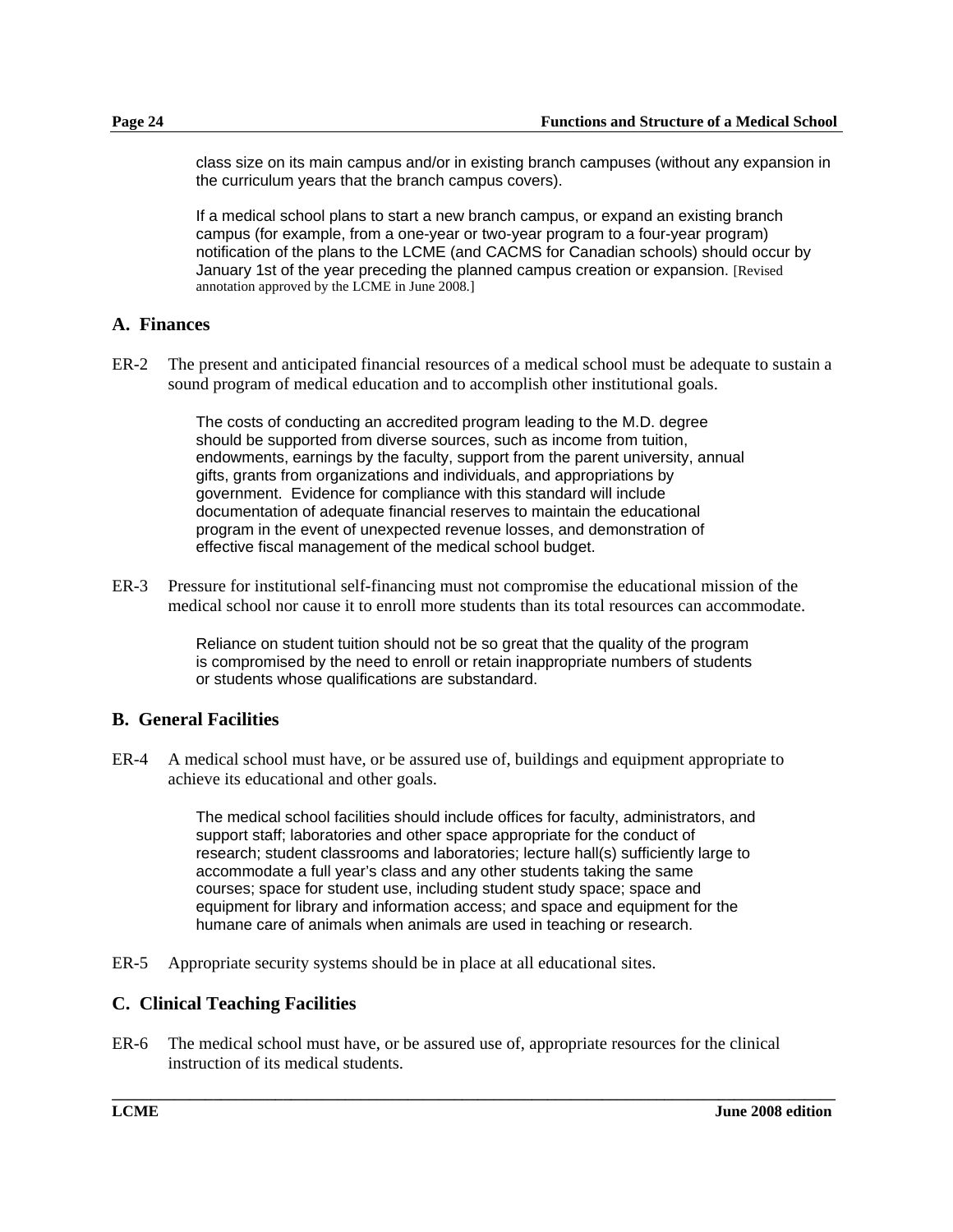Clinical resources should be sufficient to ensure breadth and quality of ambulatory and bedside teaching. They include adequate numbers and types of patients (acuity, case mix, age, gender, etc.) as well as physical resources.

ER-7 A hospital or other clinical facility that serves as a major site for medical student education must have appropriate instructional facilities and information resources.

> Appropriate instructional facilities include areas for individual student study, for conferences, and for large group presentations (lectures). Sufficient information resources, including library holdings and access to other library systems, must either be present in the facility or readily available in the immediate vicinity. A sufficient number of computers are needed that allow access to the Internet and to other educational software. Call rooms and lockers, or other secure space to store personal belongings, should be available for student use.

ER-8 Required clerkships should be conducted in health care settings where resident physicians in accredited programs of graduate medical education, under faculty guidance, participate in teaching the students.

> It is understood that there may not be resident physicians at some community hospitals, community clinics, and the offices of community-based physicians. In that case, medical students must be adequately supervised by attending physicians.

ER-9 There must be written and signed affiliation agreements between the medical school and its clinical affiliates that define, at a minimum, the responsibilities of each party related to the educational program for medical students.

> Written agreements are necessary with hospitals that are used regularly as inpatient sites for core clinical clerkships. Additionally, affiliation agreements may be warranted with other clinical sites that have a significant role in the clinical education program.

Affiliation agreements should address, at a minimum, the following topics:

- The assurance of student and faculty access to appropriate resources for medical student education.
- The primacy of the medical school over academic affairs and the education/evaluation of students.
- The role of the medical school in appointment/assignment of faculty members with responsibility for medical student teaching.
- Specification of the responsibility for treatment and follow-up when students are exposed to infectious or environmental hazards or other occupational injuries.

If department heads of the school are not also the clinical service chiefs at affiliated institutions, the affiliation agreement must confirm the authority of the